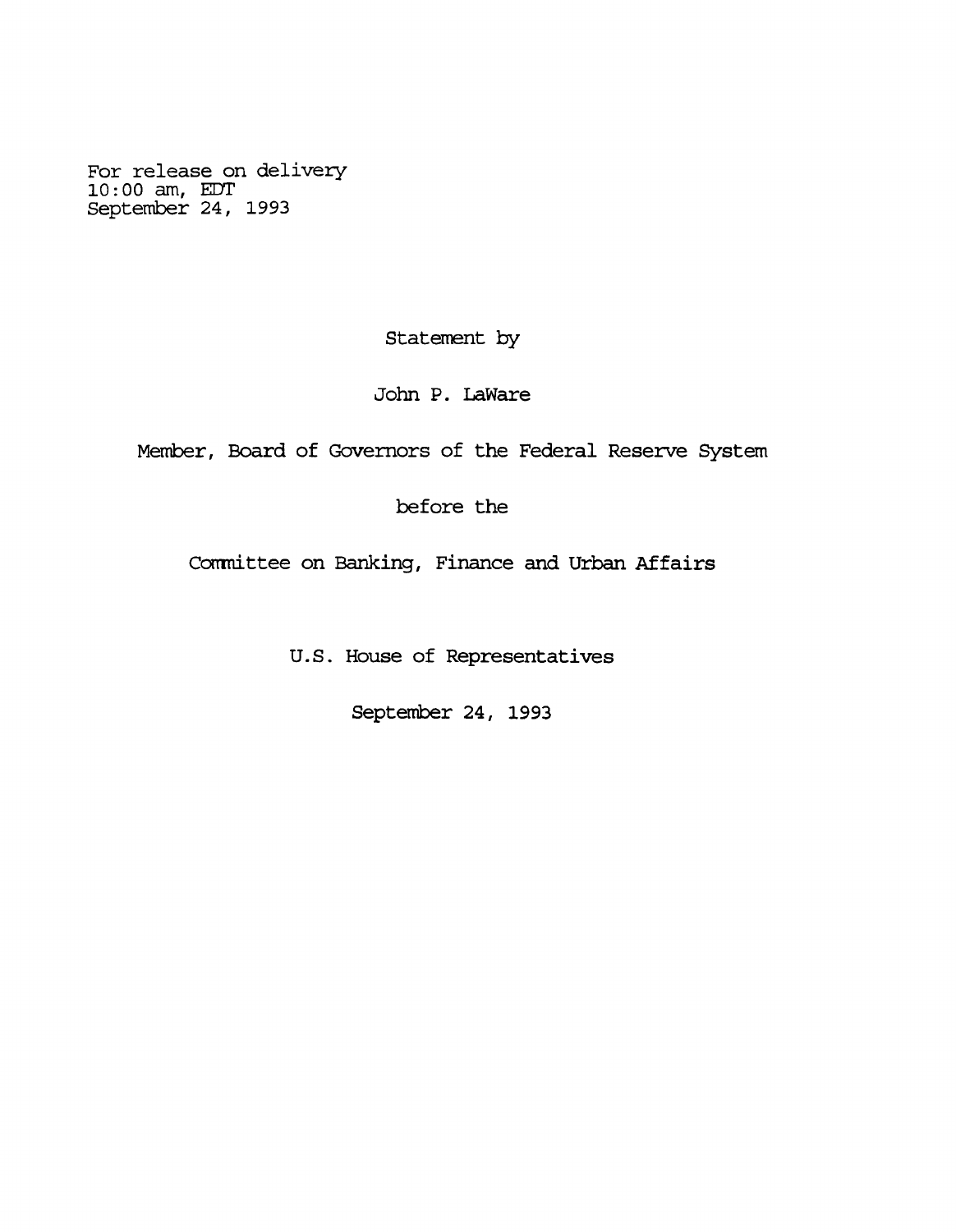**I appreciate the opportunity to speak to you today about the challenges that face banks in meeting the service and credit needs of low-income and minority communities. I commend the Carmittee for holding this hearing in a local comnunity in Prince Georges County where questions pertaining to these factors have been raised.**

**It is our understanding that the Comnittee is interested in developing a profile of current lending activity in a specific neighborhood in Prince George's County, and then periodically reviewing the record for changes in bank credit and service delivery. As a starting point for analysis, we were furnished a list of 39 census tracts and a list of banks and thrifts which were identified by the Corrmittee as having a branch or office located in these specific census tracts, or as I will refer to it in the testimony, the "target area".**

**I toured the target area with the Director of Housing and Community Development for Prince Georges County. During that visit we discussed demographics, housing, and other conditions in the county, as a whole, and in the target area specifically. I saw many encouraging developments in some areas - and opportunities in others - which I will address later in this statement.**

**First I would like to comment on some of the specific characteristics of the neighborhood. I will make some general observations about the overall HMDA. data for the area. Then I will briefly discuss the banks for which the Federal Reserve is**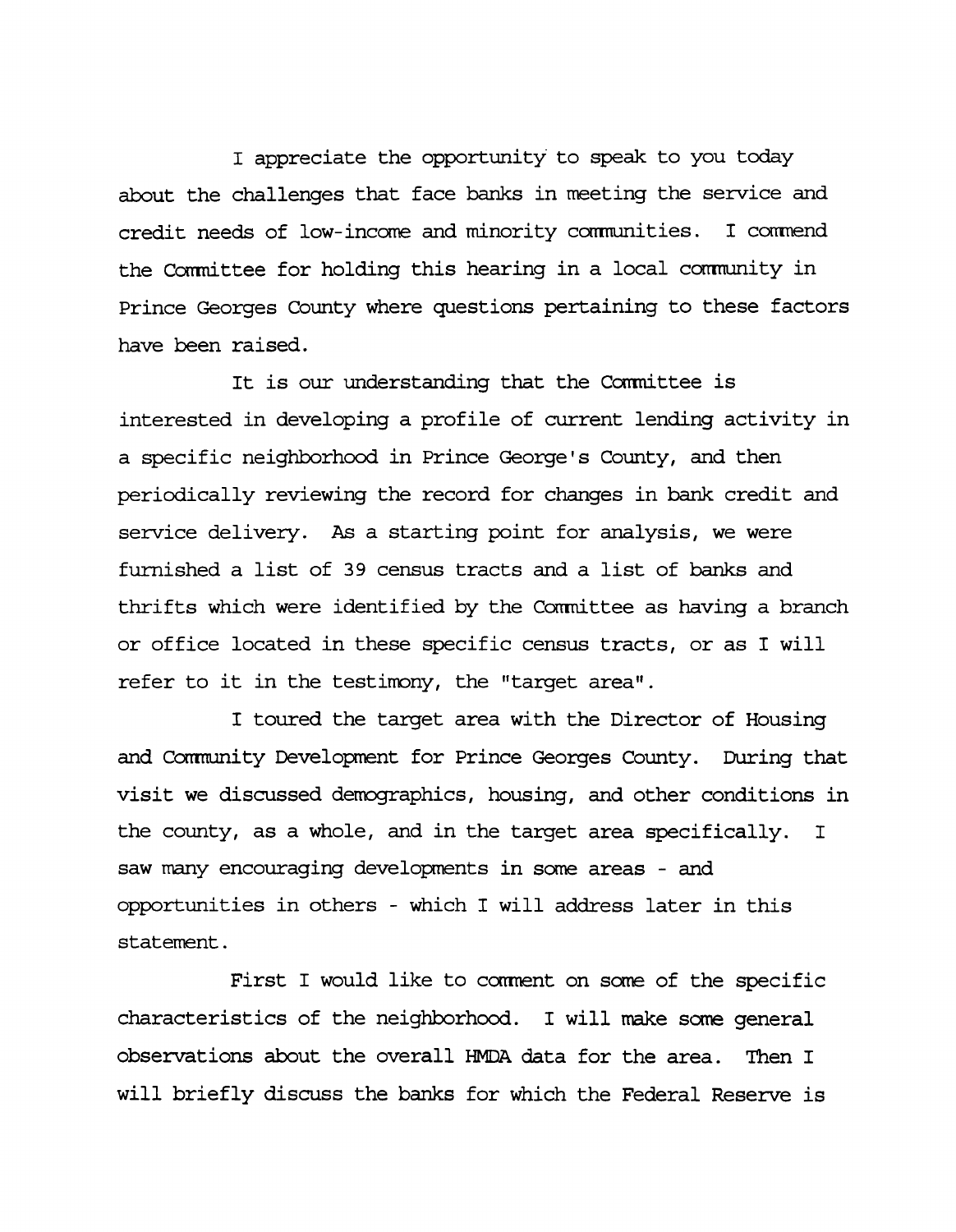**the primary regulator which are located in the target area. Finally, I would like to acquaint the committee with some of the initiatives being undertaken by the financial institution regulators and the Federal Reserve specifically, to address credit availability for underserved areas.**

### **Characteristics of Prince Georges County**

**Prince Georges County is an interesting area for this type of study since it has undergone some massive changes in population and demographics during the past ten years. The County estimates the 1992 population at roughly 750,000 people. This is an increase of 20,000 people just since the 1990 census, and an increase of 85,000 in population since the 1980 census.**

**The county's population is 58% minority, including 50% black and 8% Hispanic, Asian and other minorities. This represents a shift since 1980 when the county was majority white. The shift is a result of the out-migration of whites coupled with the in-migration of blacks, many of whom came from Washington, D.C. in search of better housing values and public school systems. Many of the blacks who have moved into the county represent middle- and upper-income families. Prince Georges County has both the highest median income for a black population and the largest number of black-owned businesses of any county in the United States.**

**The 39 census tracts which make up the target area of interest to the Corrmittee differ from the county overall in some demographic characteristics. The population of the target area**

**- 2 -**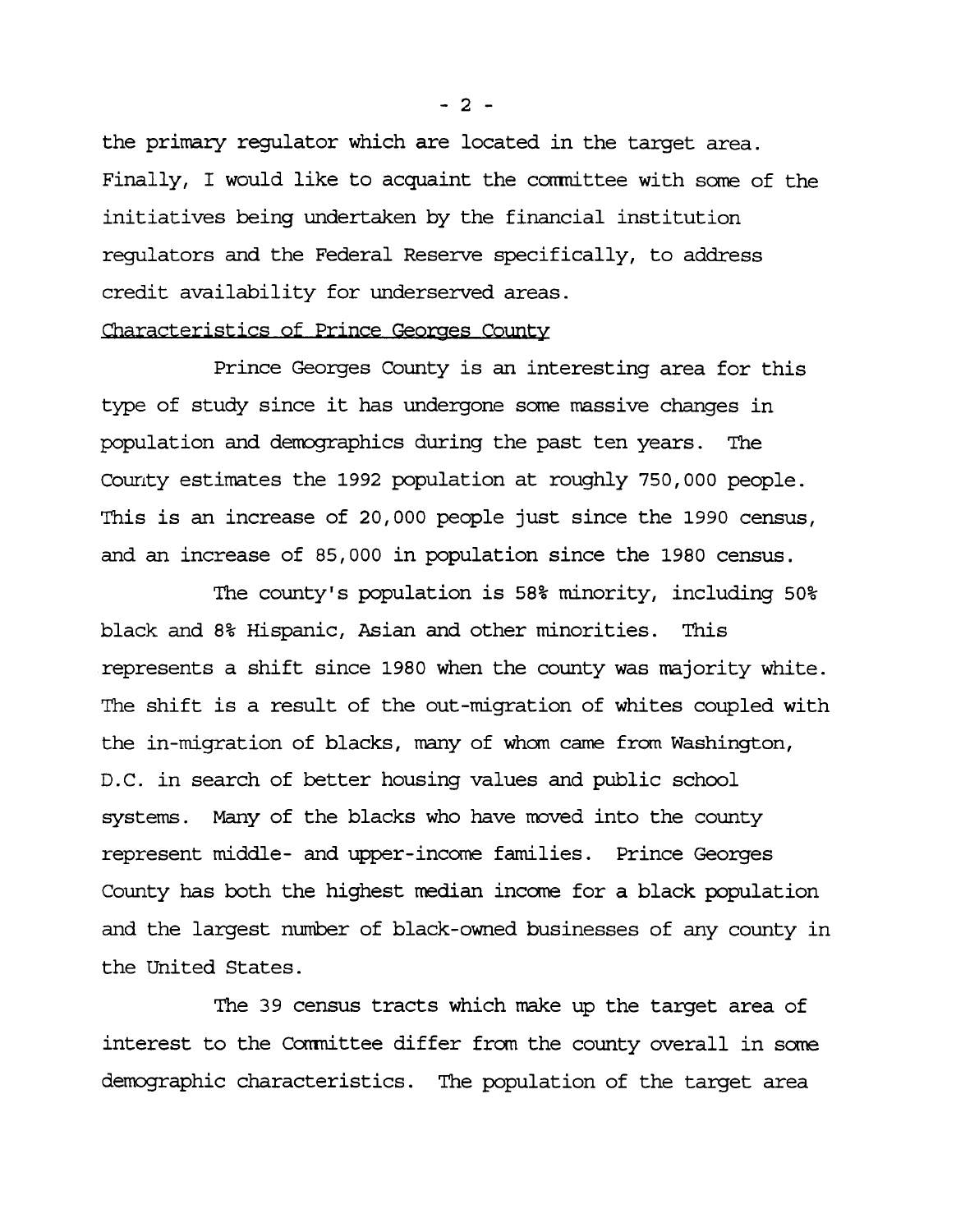**is 159,000 and consists of 82% blacks and 3% Hispanic, Asian and other minorities. Even though this area has a greater percentage black population than the county as a whole, the median income for the target area of \$46,476 is very close to the county median of \$49,031. However, the median home value for the target area of \$111,779 is lower than the county median of \$123,995. The percentage of owner-occupied units in the 39 tracts (56.9%) is roughly equivalent to the county (56.2%) .**

**During my tour of the target area, I observed that, as was expected, most of the older, lower-income housing is closest to the District line. Some of the residences in these areas are currently undergoing rehabilitation, and some of those rehabs are being financed by the County government. Others are being financed privately. There are many other homes in the general area that apparently could benefit from repair or improvement. The caimercial areas in those neighborhoods are small retail strips. We did see a number of bank branches in certain commercial areas near the District line; however, there were also quite a few check cashing operations and liquor stores which also frequently cash checks.**

**As you travel further out Central Avenue toward Enterprise Road there is a lot of new housing and commercial development. The housing stock reflects an upward shift in income, with recently built larger, more expensive homes. I was struck by the apparent diversity of income within the relatively small area of the 39 targeted census tracts.**

**- 3 -**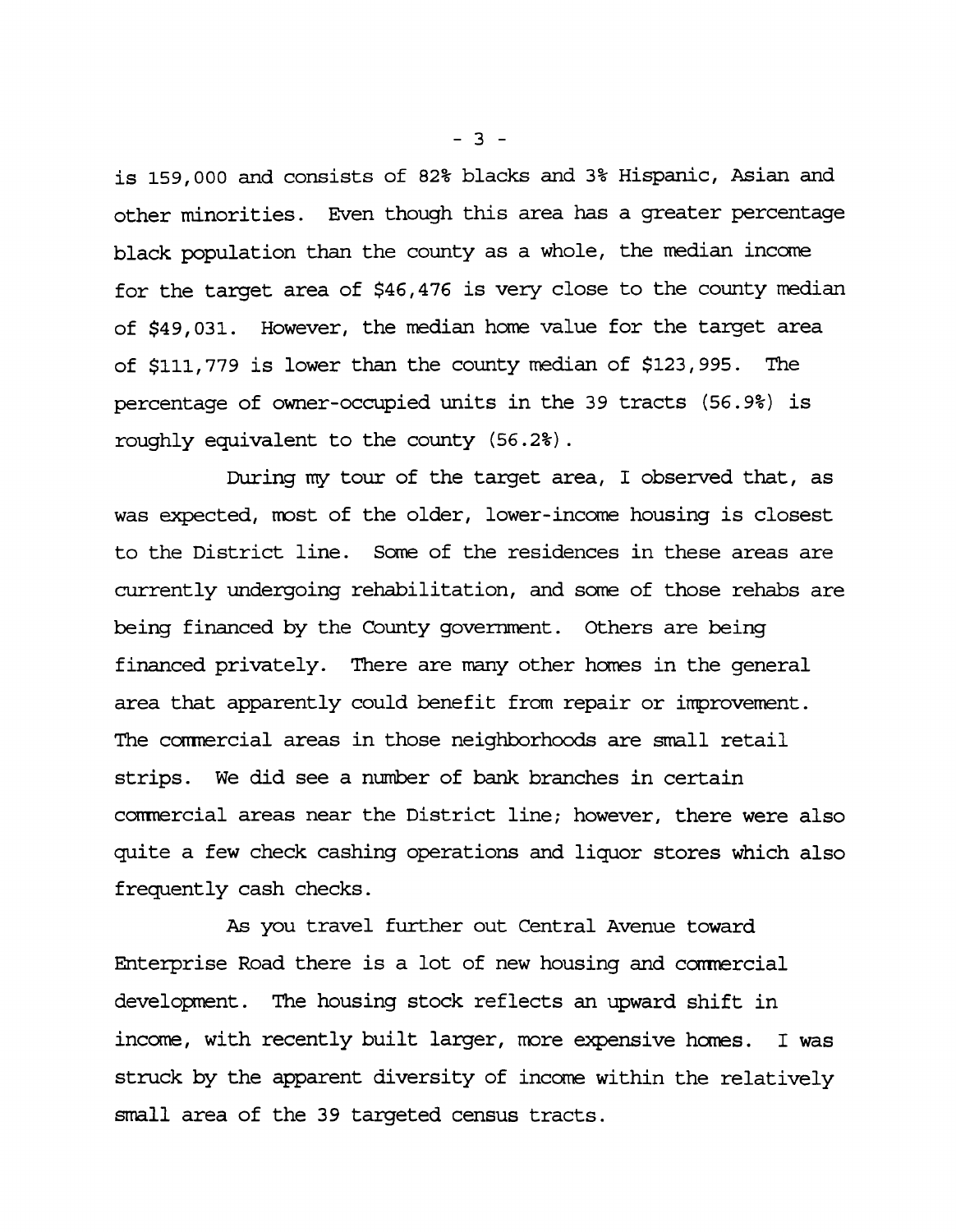**As indicated by the attached maps, we have plotted the locations of all the depository institutions with offices in the target area. Six of these institutions have branches or offices along the narrow Central Avenue corridor. The largest number of branches, (12), are clustered in the southwest area of the** designated community. That southwest corner of the target area **includes census tracts with a population which is 60-80% minority, and with median family incomes that fall in the range of 80-120% of the MSA median income (\$54,173 in 1990) . The remainder of the branches are scattered throughout the neighborhoods. The areas with the lowest income do not have many branches of banks or savings and loans.**

### **Hero Mortgage Lending**

**The best information available about the types and volume of credit extended in the neighborhoods which are the focus of these hearings is for residential lending. As a product of the data collected under the authority of the Home Mortgage Disclosure Act (HMDA), we know both the types and volume of home loans applied for and granted in selected census tracts. We also know the race and income of the applicants and borrowers.**

**For this hearing, on behalf of all the agencies here today, we examined the 1992 HMDA data which is still being processed by the Federal Reserve Board. The HMDA reports are quite revealing, although I must caution that revisions to the data are still possible since we are just completing the final editing of the 1992 data. We will be happy to provide the**

**- 4 -**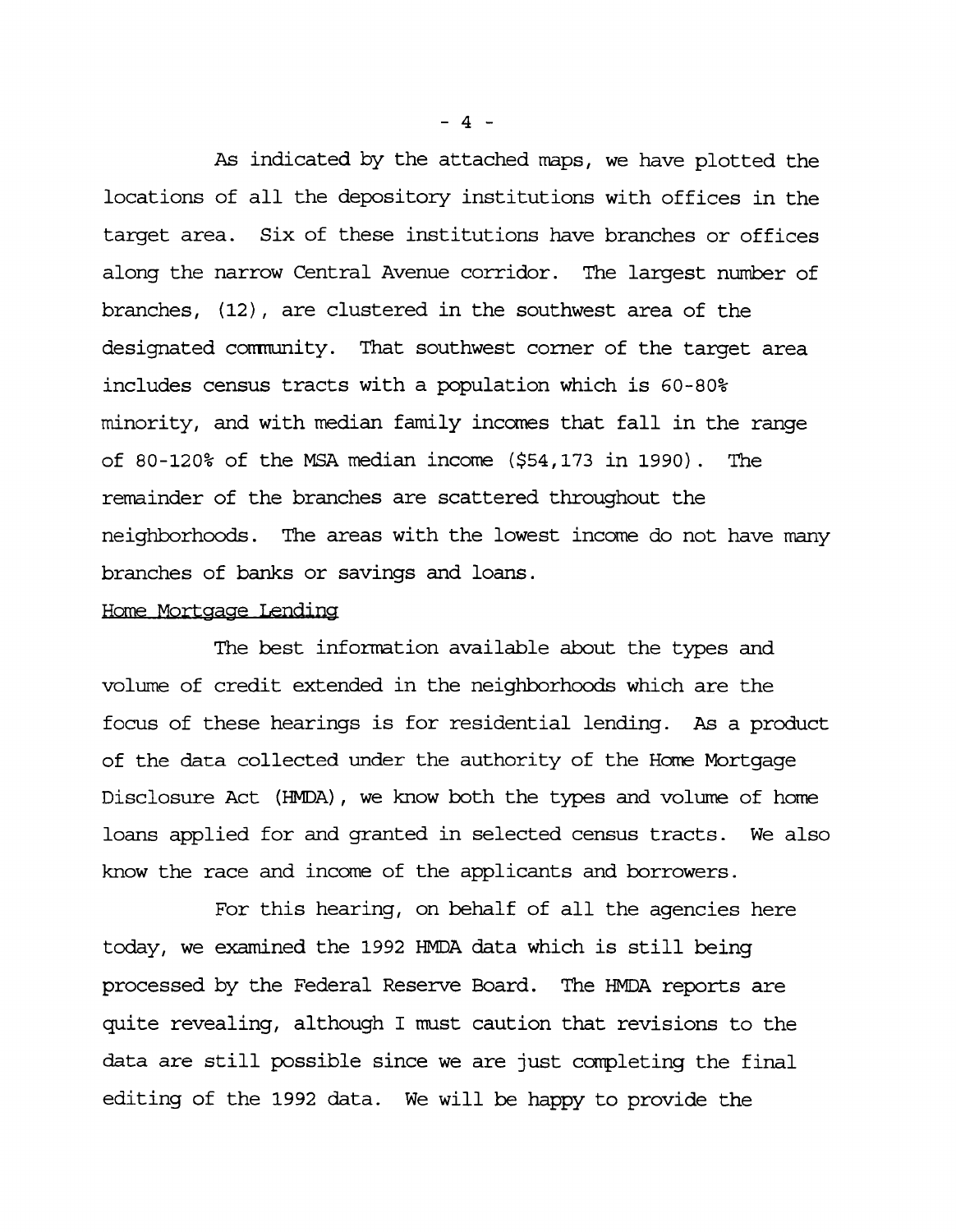**Cannittee with revised information if corrections are made.**

**The Federal Reserve used the preliminary 1992 HMDA. data to prepare special reports showing the home lending activity of the depository institutions having branches in the target neighborhoods, in addition to a report that shows the lending activity of all lenders covered by HMDA for these neighborhoods including those, such as mortgage companies, which have no deposit-taking function.**

**The 1992 HMDA data show that the depository institutions with branches in the target neighborhoods received relatively few applications for credit to purchase or irrprove homes or refinance existing mortgages in these neighborhoods. When comparing the HMDA data and the maps showing the location of institution branches, it is somewhat surprising that, at least in the target area, branch location seems to have no relation to the number of housing-related loan applications.**

**According to the 1992 HMDA data, the depository institutions which have branches in the target area received 15 applications for home purchase loans, 9 of which were approved; 98 applications for refinancing, 56 of which were approved; and 150 applications for home improvement loans, 59 of which were approved. However the HMDA data also reveal that approximately 190 lenders covered by HMDA with locations outside the target area - both depositories and mortgage companies - received loan applications pertaining to properties in the target area. These lenders with office locations outside the target area include 80**

**- 5 -**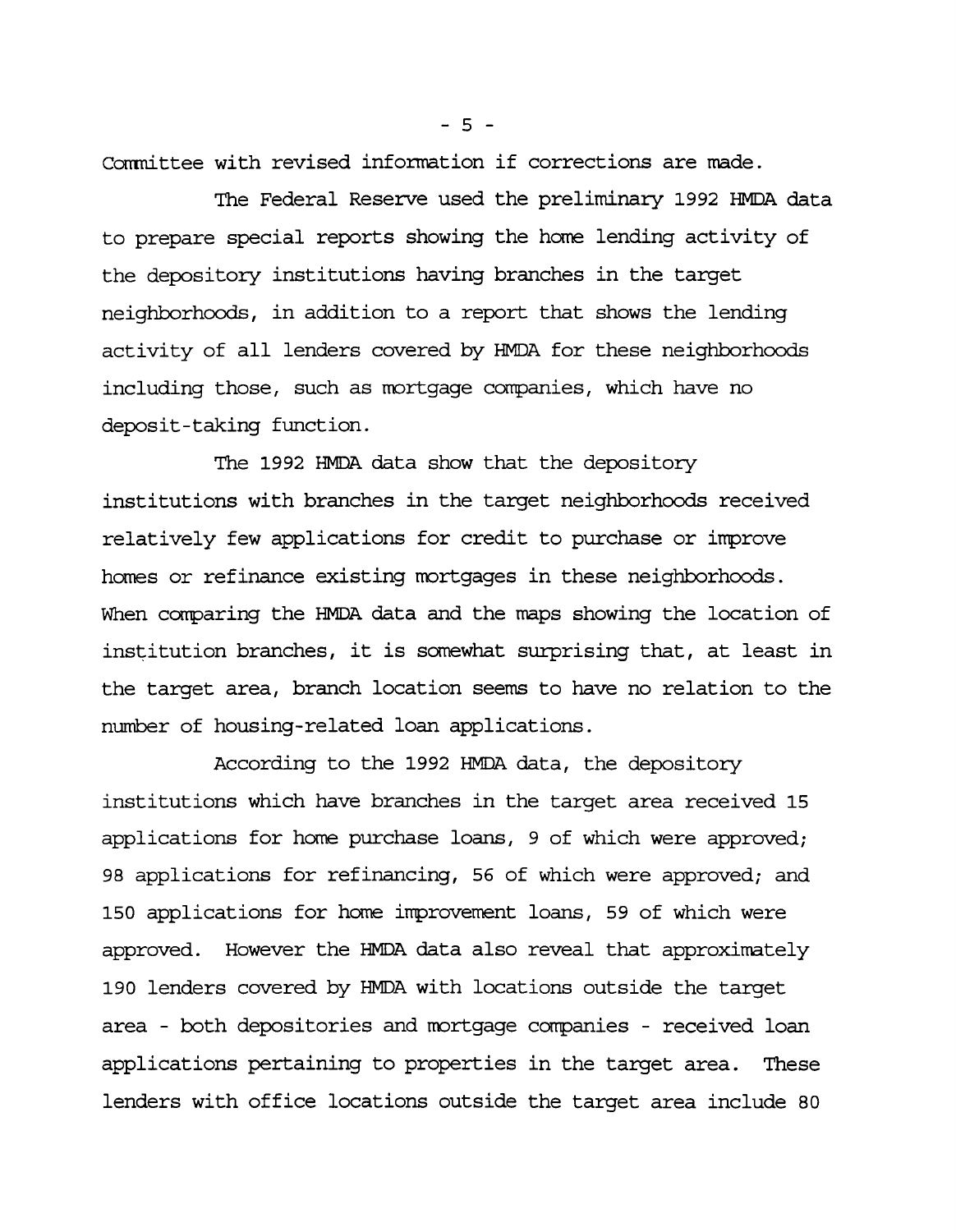**banks and thrifts, 63 mortgage company subsidiaries of banks and thrifts, and 50 independent mortgage companies. I should note that the HMDA data probably understate the total number of residential lenders active in these areas since some of the lenders extending credit in these neighborhoods either are exempt from HMDA because of the institution's size (under \$10 million in assets) or location (not in an MSA), or, because of a low volume of loans are not required to report their lending in the Washington MSA by census tract.**

**In 1992, the roughly 190 other lenders active in the target neighborhoods received approximately 2900 applications for home purchase loans, of which 1900 were approved; 2850 applications for refinancing, of which approximately 2150 were approved; and roughly 700 applications for home inprovement loans, of which 400 were approved.**

**One thing that is shown by the HMDA data is the disposition of housing-related applications. On a national basis, the denial rate for Black applicants for conventional home purchase loans is about twice the rate for white applicants. However, in the target area, the black denial rate of 18.8% is actually lower than the white denial rate of 20.8%.**

**We also looked at the denial rates for other types of housing products extended by all lenders in the target area. Historically, the denial rates nationally for FHA/VA home purchase loans have been 26.4% for black and 16.3% for white applicants. In the target area, for 1992, these rates also**

**- 6 -**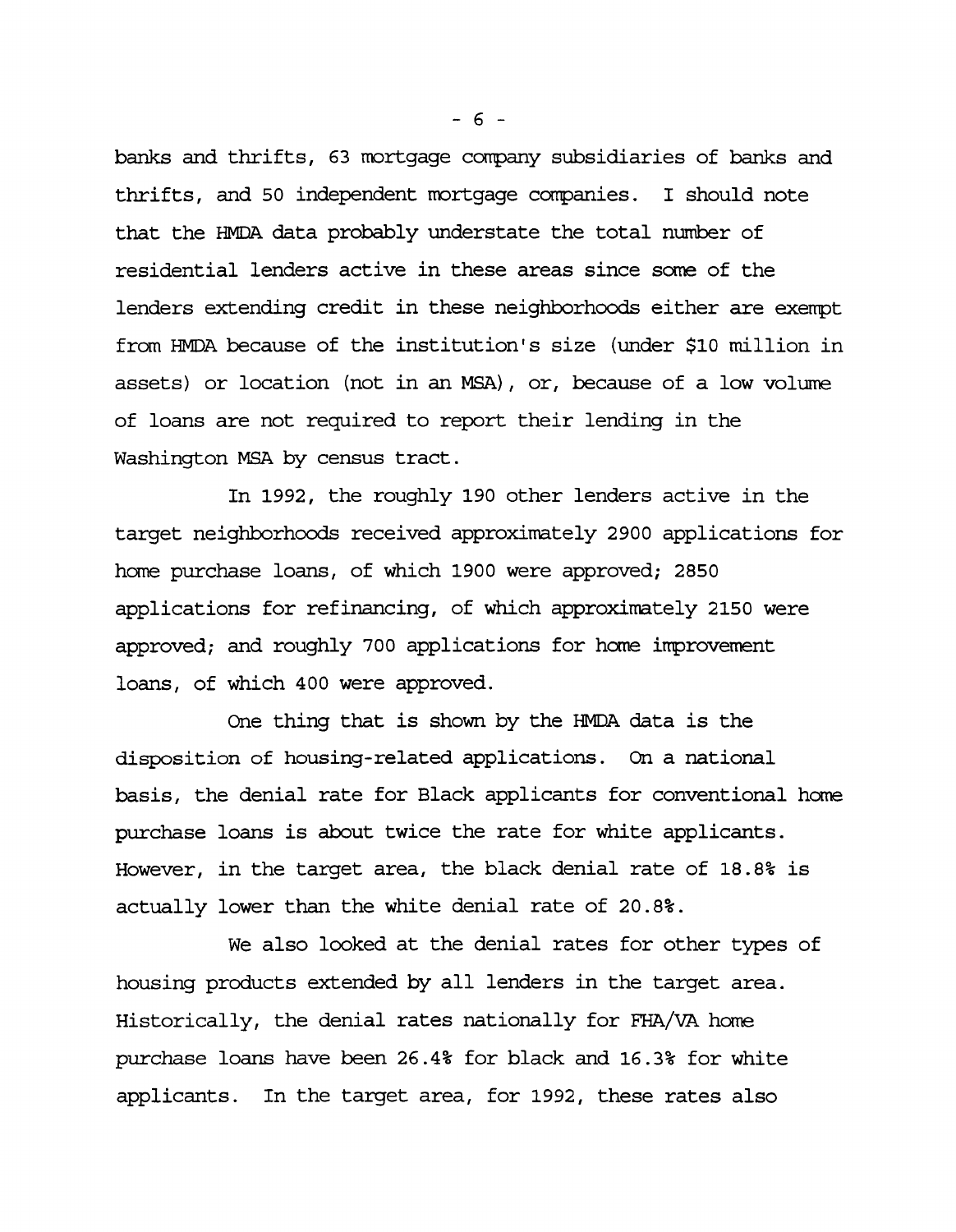**reflect roughly an 8 percentage point difference and are 18.3% for black and 10.2% for white applicants. Refinancing and home improvement applications in the target area show very different denial rates than the national norms. Mortgage refinancing applications nationally have resulted in denial rates of 29.5% for black and 13.7% for white applicants. The target area, in 1992, experienced a 12.2% denial rate for black and a 10.5% denial rate for white applicants, a significantly lower disparity than the national figures. Home improvement applications demonstrated a similar pattern. Whereas nationally the denial rates were 44.2% for black applicants and 21.1% for white applicants, in the target area the denial rates were 39.5% for black and 38.7% for white applicants.**

**It is worth noting that while the local depository institutions accounted for a very small proportion of all the home purchase and home refinancing applications in the target neighborhoods, they were major players in home improvement loans, accounting for about 20% of total applications.**

**By examining the 1992 HMDA data we can learn something about the types of loans used by homebuyers in the targeted area for this review. In 1992, of the roughly 2900 applications for home purchase loans, 61% were either for FHA-insured or VAguaranteed loans, the remainder were for conventional loans. Among low- and moderate-income black applicants for home purchase loans, 75% applied for government-backed loans, while only 49% of white applicants with similar incomes sought government-backed**

**- 7 -**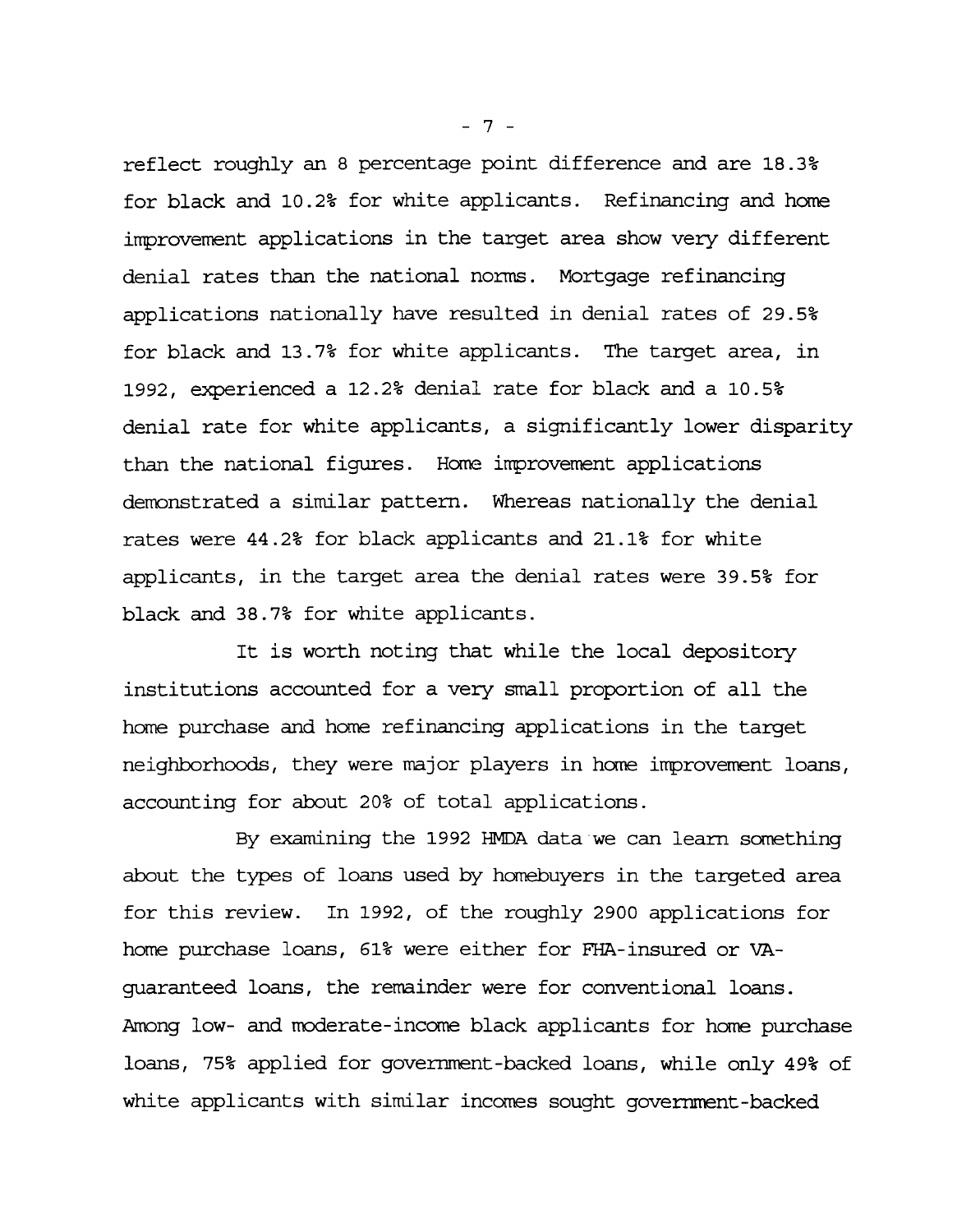**credit. The reasons for these differences are not known. State Member Banks in the Target Area**

**The Federal Reserve has primary regulatory responsibility for only two of the banks which appeared on the list supplied by the Conrmittee. These two banks together have a total of four branches or offices in the designated area. One of the banks became a member of the Federal Reserve just within the past year. That bank was last examined, for compliance with the Community Reinvestment Act, by its previous regulator, in 1989, before public disclosure of CRA ratings. Consequently, we do not have a public rating at this time. That bank is scheduled for a compliance examination, which will include a review of performance under the Comnunity Reinvestment Act, by the Federal Reserve Bank of Richmond in November. Upon completion of that examination, we will be glad to send the Conmittee a copy of the publicly disclosed CRA Evaluation Report.**

**The other state-member institution in the neighborhood was rated "satisfactory" in April, 1993. The Conrmittee has already been sent a copy of that report. It is important to keep in mind that the evaluation of that bank is based on its entire delineated comnunity which encompasses a large area including, but not limited to, parts of Prince Georges County.**

**Both state member banks offer a broad range of credit** services including loans for home improvement, refinancing, and **purchase (including FHA/VA loans); residential and commercial construction; small business start-up, expansion, and operation;**

**- 8 -**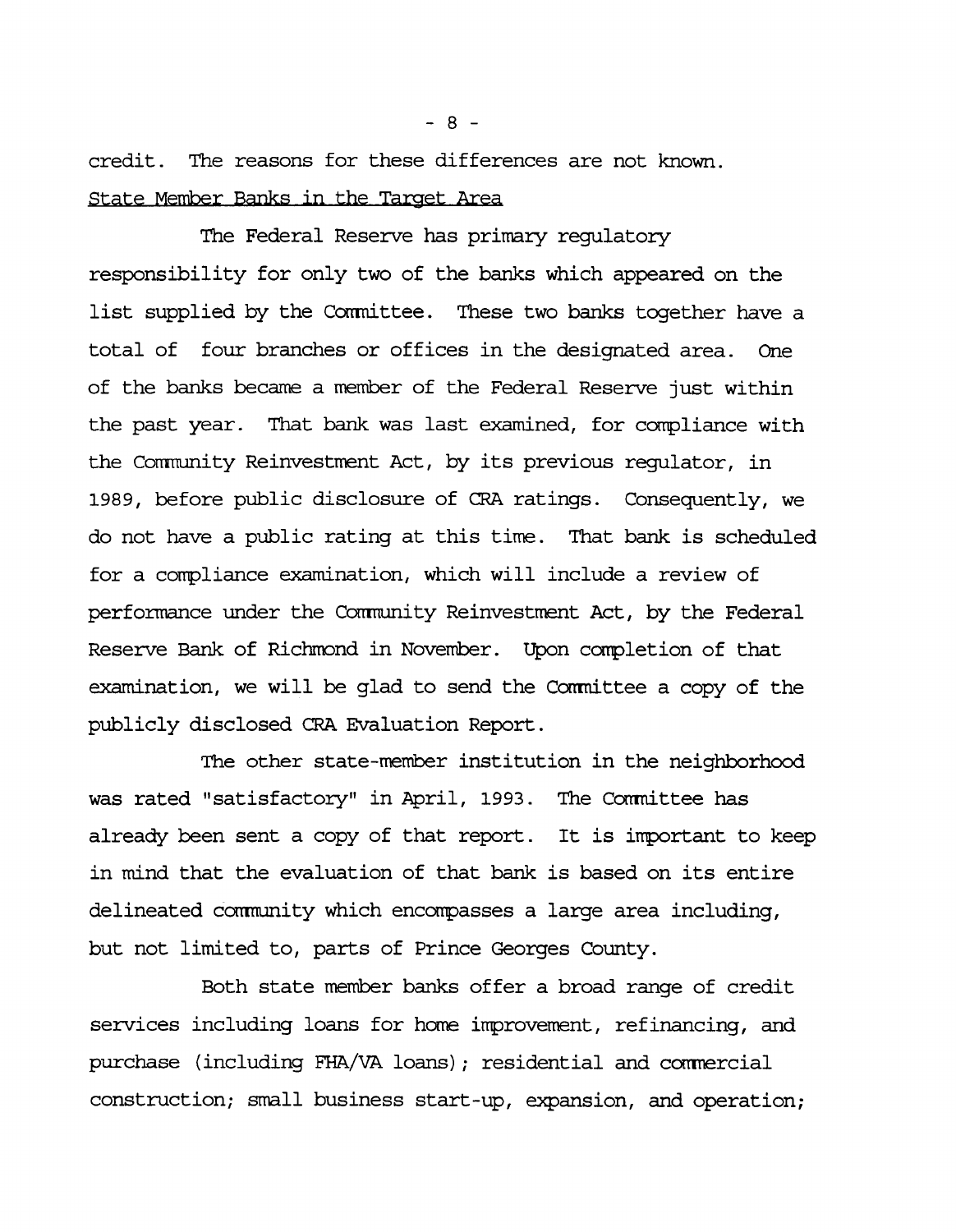**and general consumer loans.**

**One of the state member banks will cash government checks for non-customers with proper identification. The other bank provides that service for customers only. Both banks have low-cost basic checking accounts with no minimum balance; one at a monthly cost of \$3 and the other with a \$4 monthly fee. These fees include six checks per month, with a \$.50 per check fee for any checks beyond the six.**

**The two state member banks located in the neighborhoods had no mortgage loan purchase applications, four applications for refinancing, of which one was approved and three denied, and 25 home improvement loan applications (9 approved, 14 denied, 2 withdrawn). However, these statistics do not tell the entire lending story for these institutions.**

Both state member banks have mortgage company **subsidiaries. In examining the HMDA. data, we also looked at the target area' lending activity by these subsidiaries. The mortgage company subsidiaries received a total of 45 mortgage home purchase loan applications, of which 40 were approved, 3 were denied and 2 were withdrawn. There were 99 applications for mortgage loan refinancing in the target area, of which 73 were approved, 8 were denied and 18 were withdrawn.**

### **Federal Reserve Initiatives**

**I would now like to discuss some of the initiatives in which the Federal Reserve Board is participating or initiating to increase credit availability in low-income and minority**

**- 9 -**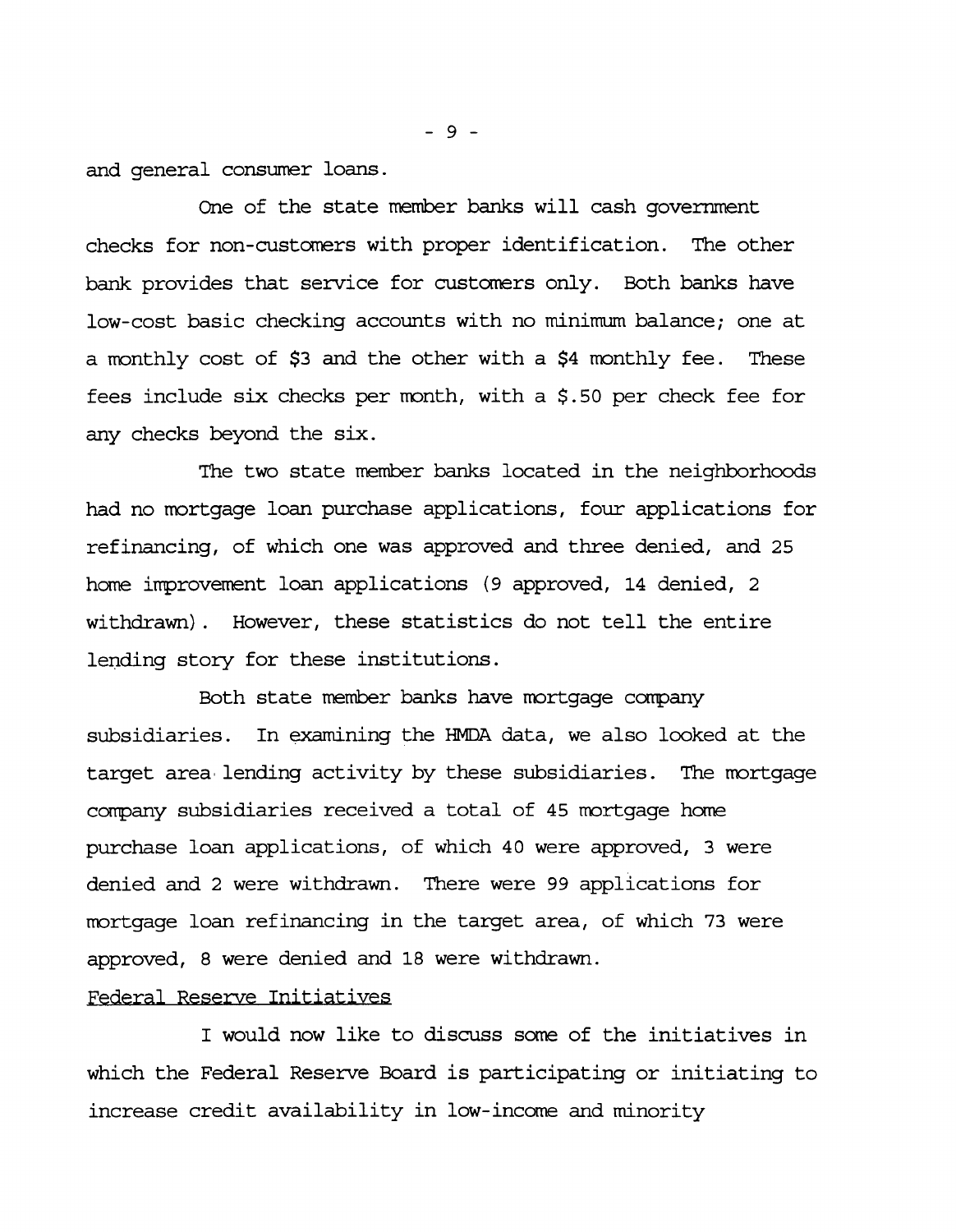**neighborhoods.**

**In response to concerns in the banking industry and among potential borrowers, in March the federal banking agencies issued a joint statement on credit availability which created a special category for small and medium sized business and farm loans which could be made with less documentation than is normally required. The amount of such loans may not exceed 20% of a bank's capital. It was our hope at the time that banks would take advantage of this opportunity to increase the number of small business loans in communities such as the target area. However, it seems that only a few institutions are utilizing this basket, possibly due to slack demand.**

**On June 10, the agencies announced additional credit availability initiatives which included lessening paperwork and regulatory burdens for financial institutions to encourage them to make additional credit available (copy attached). These initiatives included revised valuations of collateral, better coordination among the agencies of bank examinations, and guidance on use of classification categories in commercial examinations.**

**These initiatives also included guidance on fair lending and referred to an interagency letter issued in May. This interagency letter on lending discrimination was signed by the principals of all the federal banking regulatory agencies and was sent to the chief executive officers of all banks, savings and loans, and bank holding companies in the country. It**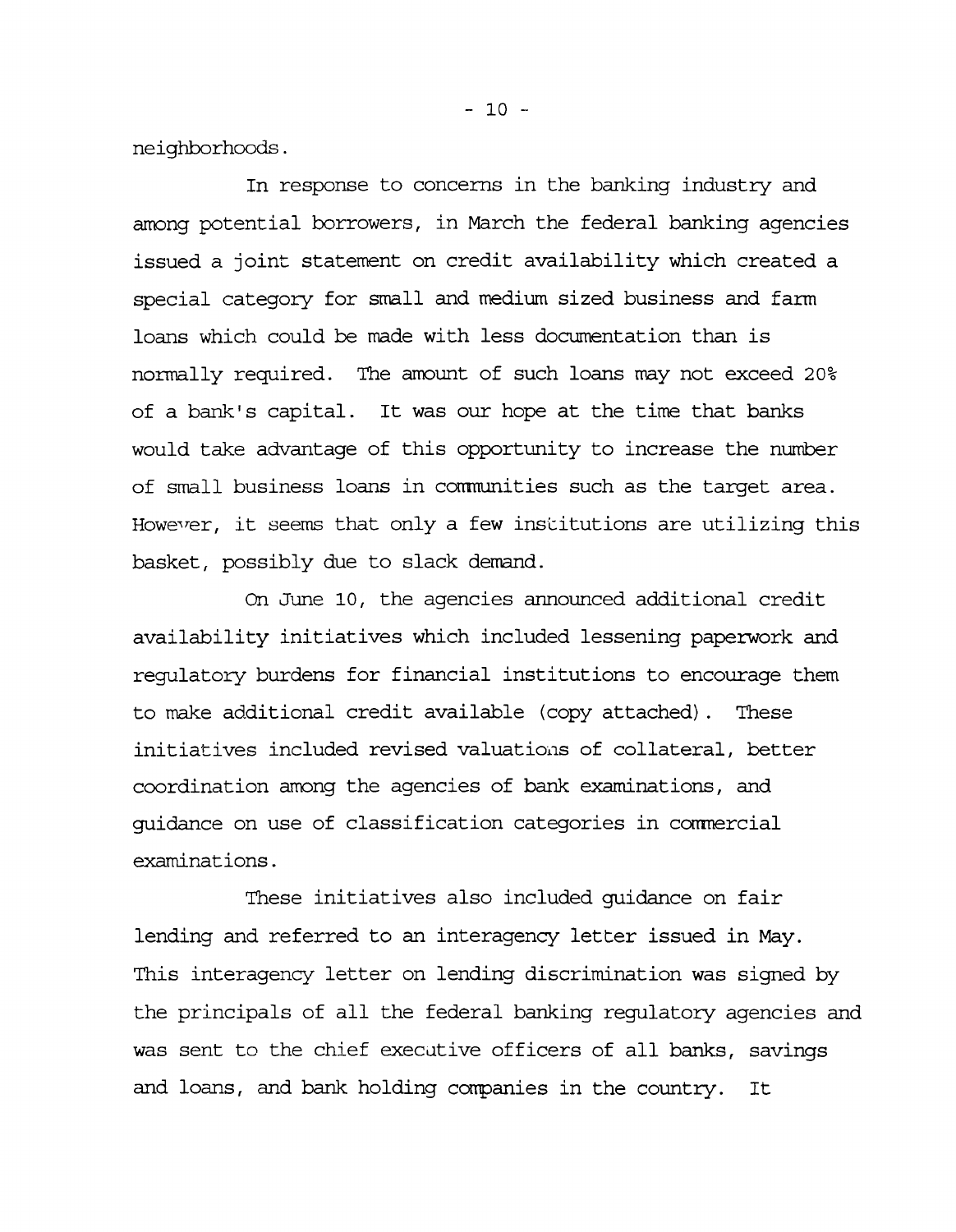**stressed the serious nature of violations of anti-discrimination laws and the importance of these issues to the regulatory agencies. The letter also included guidance to the financial institutions on steps that can be taken to insure that they are complying with the relevant fair lending statutes and regulations. The recommendations included the use of second reviews for denied applications, mortgage review boards, and compensation programs in financial institutions that provide incentives to loan officers for loans made to low- and moderateincome minority applicants.**

**Further guidance to banks on discrimination issues is included in the Federal Reserve Bank of Boston's brochure, "Closing the Gap". This creative pamphlet discusses discrimination and provides advice to banks on ways to have an effective program which serves the minority comnunities in a bank's delineated area. "Closing the Gap" is now in its third printing and thousands of copies have been distributed to financial institutions and others throughout the country.**

**The Federal Reserve is also emphasizing compliance with fair lending statutes by improving examiner training and examination techniques for these requirements. We have developed a special "HMDA data analysis system" which allows computer analysis of the raw information to facilitate a better understanding of the HMDA data. This enables our examiners to go beyond the normal HMDA tasks as they review lending activity in cases where the analysis indicates a possible problem. Although**

**- 11 -**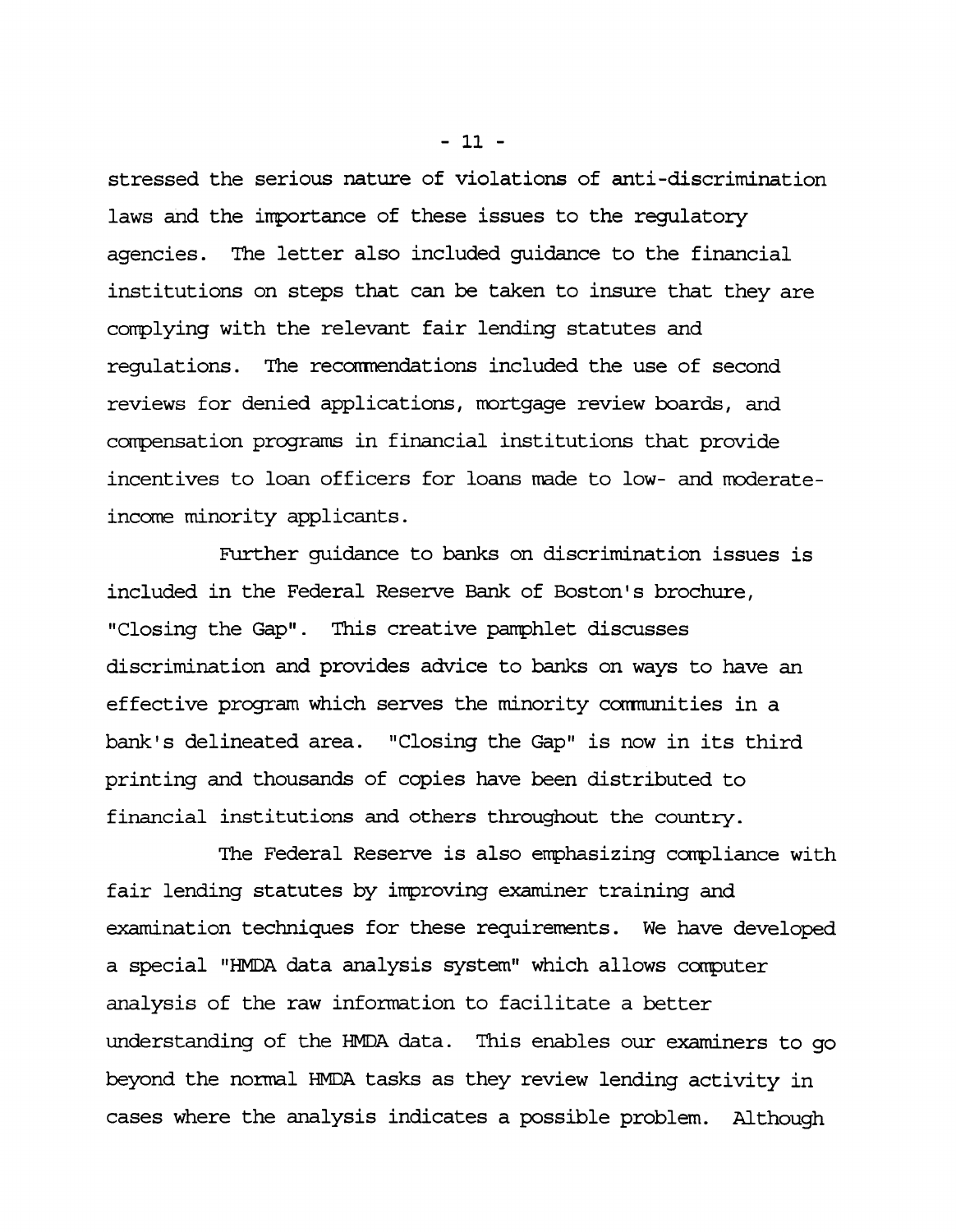**the data alone cannot provide evidence of discrimination, it may indicate areas that need further explanation or investigation by the examiners.**

**The HMDA data is also being used in a recently developed computer model which allows examiners to match minority and nonminority applicants with similar credit characteristics, but different loan outcomes. Once the pairs are selected, the examiners will pull the identified files and determine the factors used in the credit process. This model is still being tested in several Reserve Bank Districts, but initial feedback shows great promise for use in fair lending examinations.**

**In addition to the HMDA. data, we now have a mapping program which allows us to analyze several variables and present them in an easy-to-read display. Some of the capabilities of this system are evident in the maps I have submitted that show the race, income, and housing loans in the target area.**

**Another major initiative currently being undertaken by the agencies is the Cornnunity Reinvestment Act (CRA) reform project. The administration has requested that the regulatory agencies review CRA and revise it to base it less on process and paperwork and more on actual credit extended or performance. The agencies are working together on this project and are presently engaged in gathering wide public input from bankers and cornnunity groups. Two meetings have been held, one with industry trade associations and one with representatives of national community advocacy organizations. Additionally, principals of**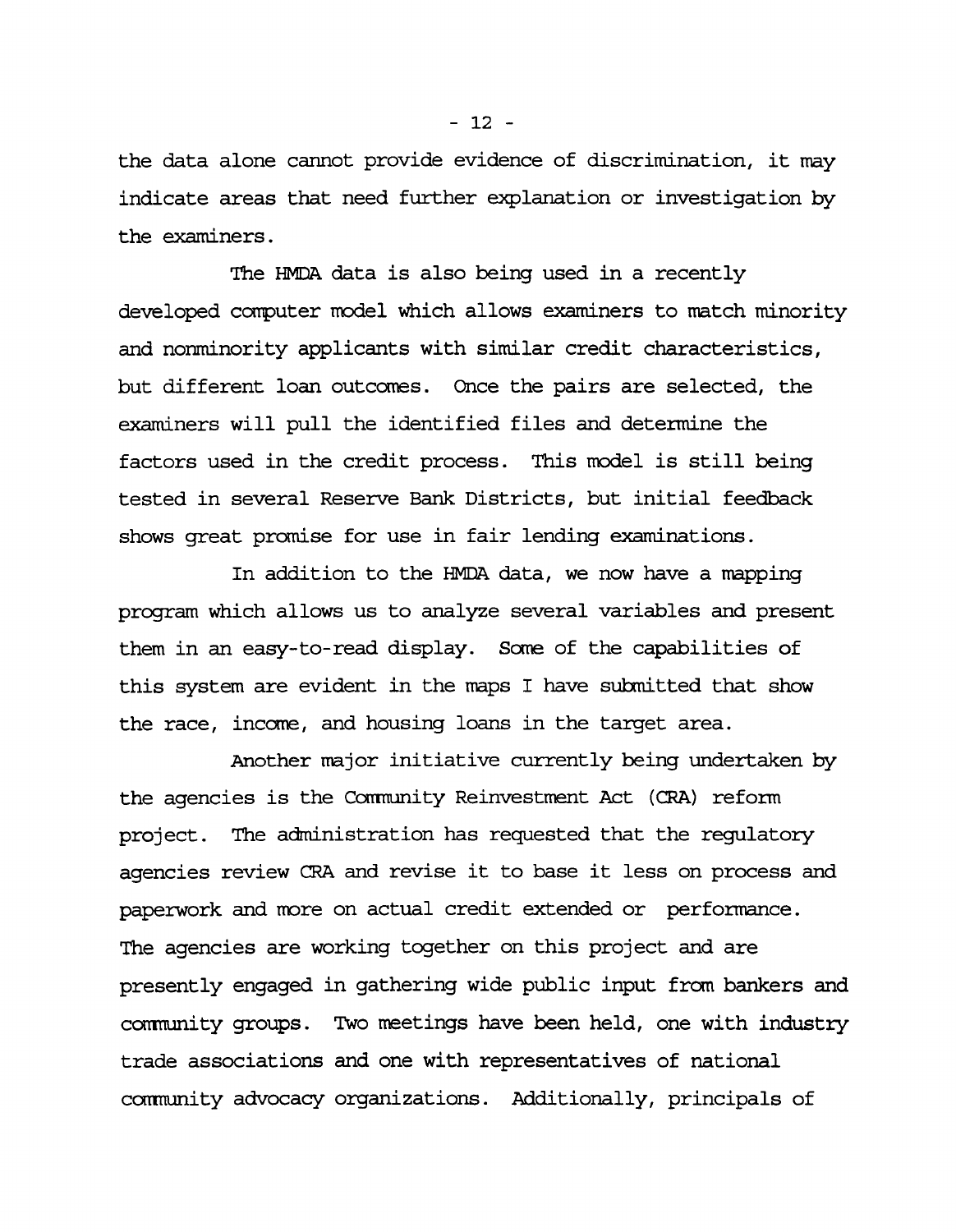**the agencies have held seven public hearings on CRA in locations throughout the country and gathered testimony from a wide variety** of large and small banks and thrifts, community and other grass**roots organizations, and public officials.**

**In response to the recent series of articles on lending and banking services in the Washington Post, the Federal Reserve Board and the Federal Reserve Bank of Richmond invited the chief executives of the major financial institutions in the Washington metropolitan area to an information session at the Board. More than 60 local bankers attended this program.**

**The session featured a presentation on the Delaware Valley Mortgage Plan, an innovative bank consortium in Philadelphia which offers single-family housing loans to low- and moderate-income individuals and families. The Plan has 11 bank and thrift participants who have comnitted to offer creative mortgage products to lower-income persons. They also conrmit to not reject applications until after a credit conrnittee for the Plan has an opportunity to explore other methods of approving the loan. The Plan has made more than \$270 million in mortgages to roughly 16,500 families since 1975. The President of the Federal Reserve Bank of Richmond has confirmed the support of Reserve Bank and Board staff for similar initiatives the local lenders may wish to pursue.**

Among the goals established for the Community Affairs **program at the Federal Reserve Bank of Richmond is the preparation of conmunity profiles of all the metropolitan and**

**- 13 -**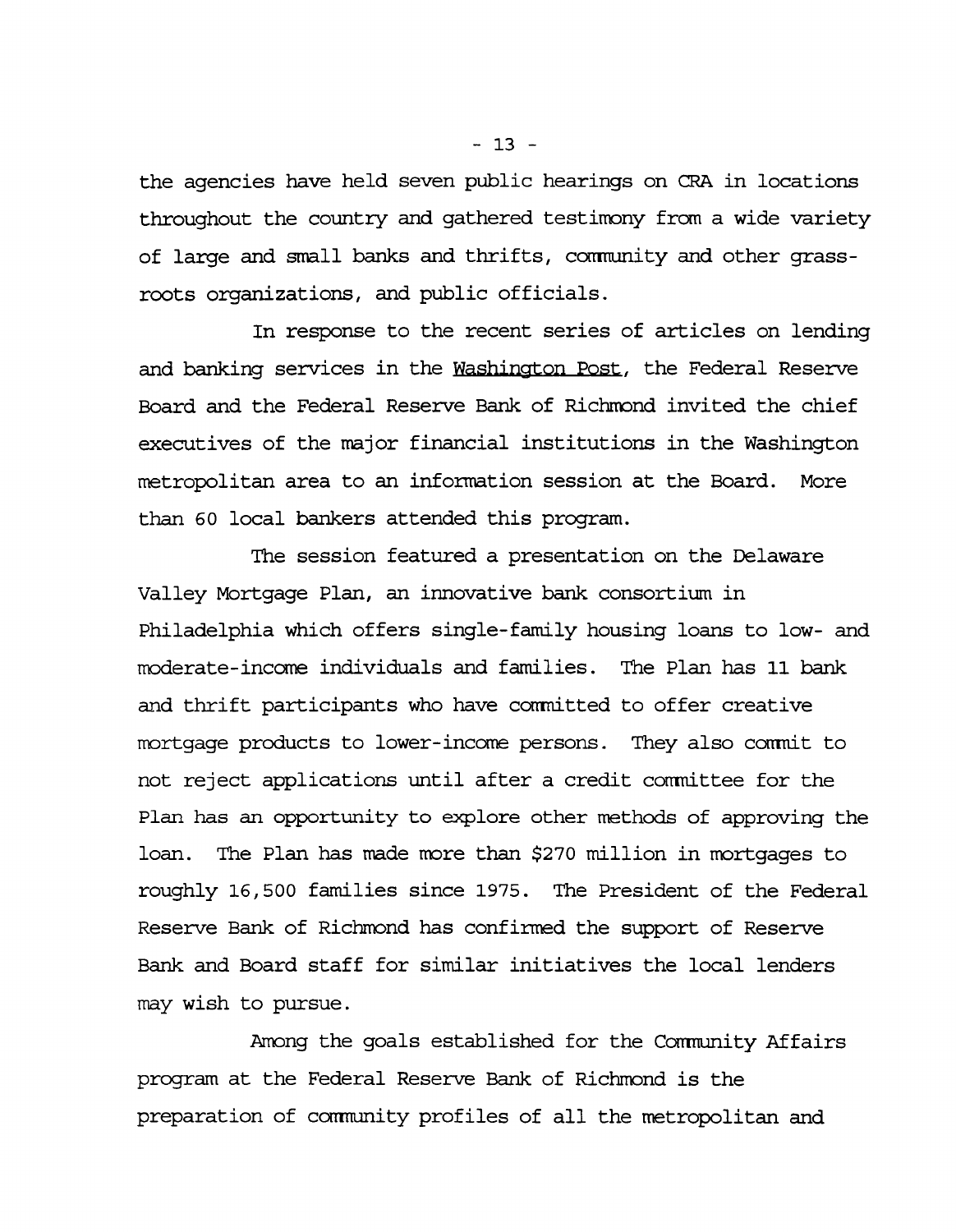**major rural areas in the District. The first profile, currently being prepared, is for all of Prince Georges County, including the target area that is the focus of these hearings. The profiles will describe the general credit needs of each area, with specific focus on low- and moderate-income neighborhoods and small businesses. The profiles will also identify various opportunities for financial institution investment. By providing demographic analysis and information on groups active in community development, the profiles should help financial institutions to respond positively to community reinvestment challenges.**

**After completion of the Prince Georges County profile, the Corrmunity Affairs office will sponsor a training seminar in comnunity development finance for financial institutions, comnunity groups and public officials in the area. This seminar will promote public/private initiatives and opportunities in the County and be a prototype for action as additional profiles are completed.**

**In conclusion, I thank you for the opportunity to testify today on this particular neighborhood in Prince Georges County as well as methods for addressing credit availability issues in other neighborhoods which include minority residents and small businesses. We recognize the importance of these issues and look forward to working with you to address them.**

**- 14 -**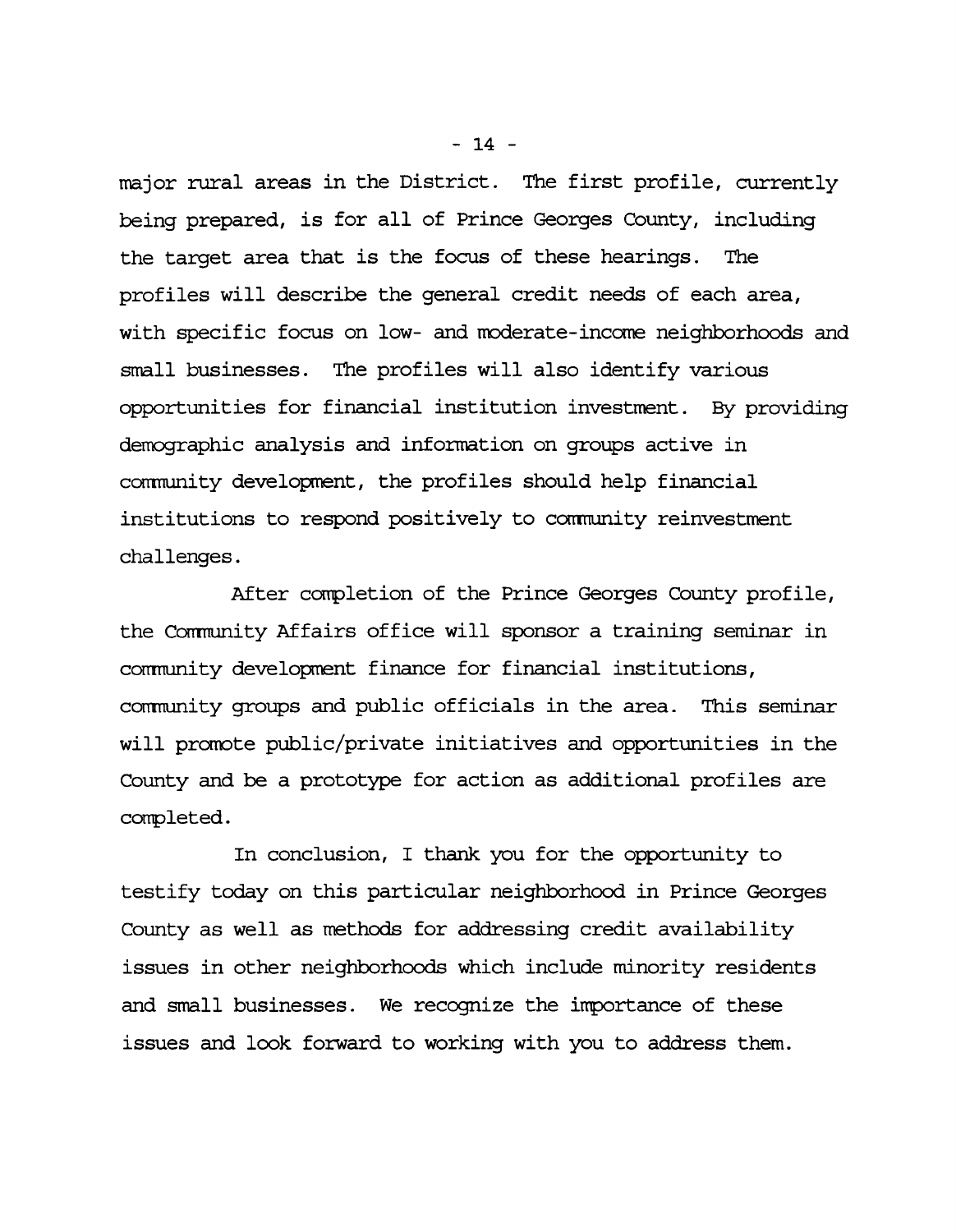|               | Office of the Comptroller of the Currency    |
|---------------|----------------------------------------------|
| Joint Release | <b>Federal Deposit Insurance Corporation</b> |
|               | <b>Federal Reserve Board</b>                 |
|               | <b>Office of Thrift Supervision</b>          |
|               |                                              |

For immediate release

# **Federal Regulators Announce Additional Credit Availability Initiatives**

# June 10, 1993

The four federal regulators of banks and thrifts today announced six additional initiatives to implement the President's March 10 program to improve the availability of credit to businesses and individuals. These initiatives include changes to regulatory reporting requirements and the issuance of joint policy statements on the valuation of real estate collateral, use of the "Special Mention" category in reviewing loans, and improved coordination of examinations. The changes to regulatory reporting requirements are consistent with generally accepted accounting principles (GAAP).

The agencies noted that these latest actions bring to a close the first phase of the President's credit availability program. However, all four agencies emphasized that they are continuing efforts to reduce the paperwork and regulatory burden that impedes the flow of funds to creditworthy borrowers.

The actions announced today cover these areas:

# In-Substance Foreclosures

In the past, the agencies' rules required certain loans to be reported as in-substance foreclosures. In the revised guidance issued today, the agencies make it clear that a collateral dependent real estate loan need not be reported as foreclosed real estate unless the lender has taken possession of the collateral. However, appropriate losses must be recognized. This guidance is consistent with the approach taken by the Financial Accounting Standards Board (FASB) in its new standard on loan impairment

# **■ Returning Nonaccrual Loans to Accrual Status**

In the past, a loan that was partially charged off could not be returned to accrual status until all missed payments had been made up to bring the loan to current status and the institution expected to receive the full contractual principal and interest on the loan.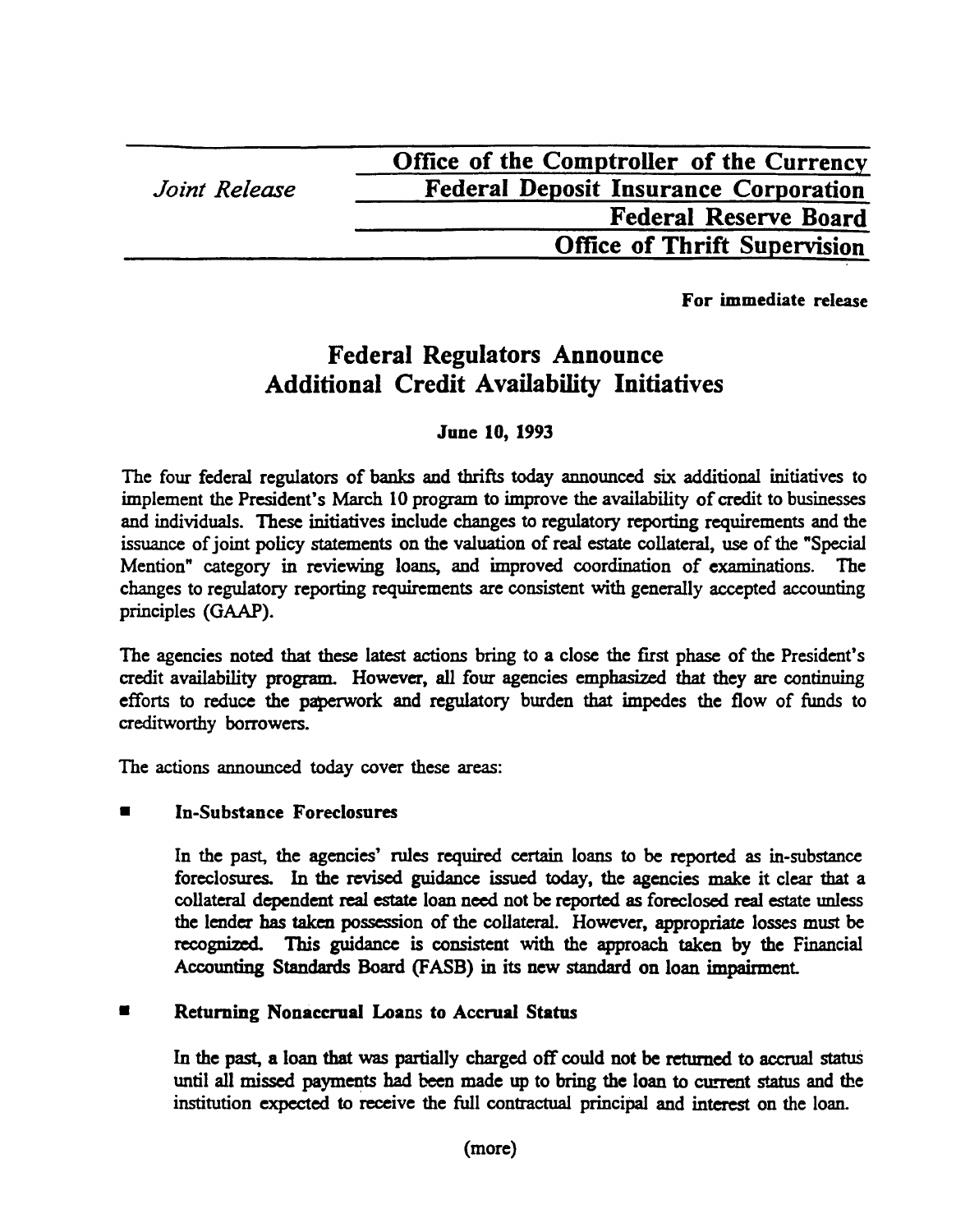This reporting requirement also applied in situations where the borrower showed a renewed ability and willingness to service the **remaining** debt Accordingly, institutions sometimes found it difficult to work with borrowers who were experiencing temporary difficulties in a way that would maximize recovery on these troubled loans.

To address this problem, the agencies are making two revisions to their nonaccrual guidelines. First, banks and thrifts will be allowed to formally restructure troubled debt in a manner that will allow a portion of the debt to become an accruing asset, provided certain criteria are met. This revised reporting guidance makes the policies of the bank and thrift regulatory agencies consistent

Second, in some cases, borrowers have resumed paying the full amount of scheduled contractual principal and interest payments on loans that are past due and in nonaccrual status. Under the guidance issued today, banks and thrifts will be allowed to return such past due loans to accrual status, provided the institution expects to collect all principal and interest due and the borrower has made regular payments in accordance with the terms of the loan over a specific period of time.

#### 8 **Regulatory Reporting Requirements for Sales of Other Real Estate Owned (OREO)**

The agencies will separately issue guidance to banks and thrifts that generally conforms regulatory reporting requirements for sales of OREO with generally accepted accounting principles (GAAP), as set forth in FASB Statement No. 66. These changes delete certain requirements for minimum down payments for sales of OREO. Financial institutions and examiners should refer to FASB Statement No. 66 for a detailed discussion of the accounting principles that apply to sales of real estate.

#### **Review and Classification of Commercial Real Estate Loans**  $\blacksquare$

The agencies are reaffirming their guidelines issued in November 1991 to ensure that examiners are reviewing commercial real estate loans in a consistent, prudent and balanced manner. Today's policy statement reiterates that the evaluation of commercial real estate loans is based on a review of the borrower's willingness and capacity to repay and on the income-producing capacity of the underlying collateral over time. The statement emphasized that it is NOT regulatory policy to value collateral that underlies real estate loans on a liquidation basis.

(more)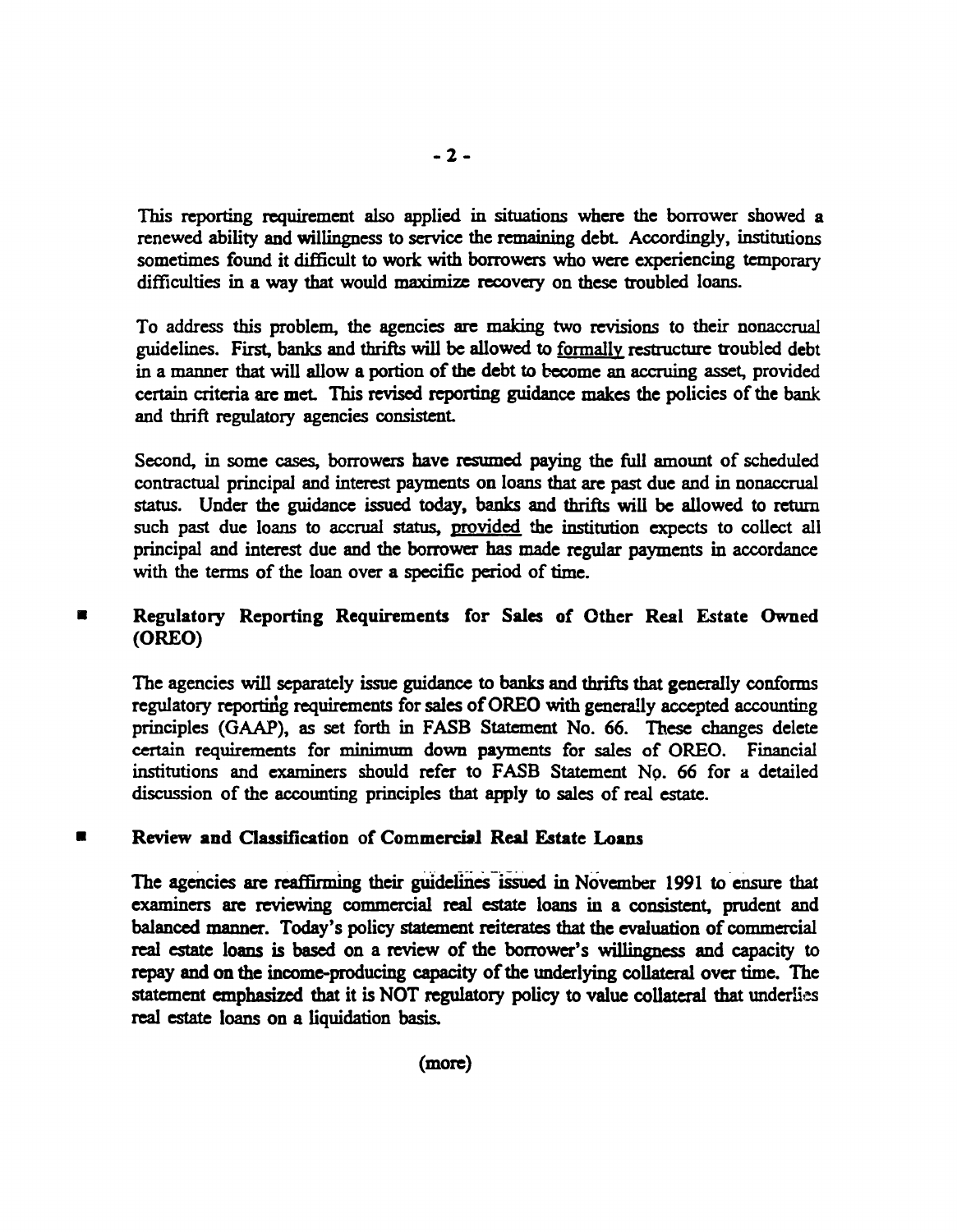## ■ Supervisory Definition of Special Mention Assets

The agencies are concerned that improper use of the "Special Mention" loan category in examiners' reviews of loan portfolios may inhibit lending to small- and medium-size businesses. Accordingly, all four agencies have adopted a uniform definition for this category.

The use of a common definition will lead to more consistent supervision among the four agencies. It will also enable examiners to more readily segregate Special Mention assets from those warranting adverse classification. The agencies have agreed to use classified assets, which by definition do not include Special Mention assets, as the standard measure in expressing the quality of a bank or thrift's asset portfolio.

## ■ Coordination of Holding Company, Thrift and Bank Examinations

The four agencies are issuing interagency guidelines to coordinate their supervision and examinations in order to minimize the disruptions and burdens associated with the examination process. Under the principles laid out in the guidelines, the agencies will work to eliminate duplication in examinations by multiple agencies. Examinations and inspections of a particular legal entity will be conducted by the primary supervisor for that entity. The agencies will increase coordination of examinations and will establish procedures to centralize and streamline examinations in multibank organizations.

The initiatives announced today follow a number of actions previously taken by the four agencies to implement the President's credit availability program. Those actions include:

- Interagency Policy Statement on Documentation of Loans (March 30, 1993)
- Interagency Letter on Lending Discrimination (May 27, 1993)
- Proposed Rule on Revised Appraisal Requirements (June 4, 1993)
- Interagency Release on Joint Fair Lending Initiatives (June 10, 1993)

The four agencies emphasized that they will continue their efforts to reduce paperwork and regulatory burdens and improve the ability of small businesses and consumers to gain access to credit. For example, in the coming months, the agencies expect to modify their procedures for corporate applications (e.g., applications for charters, mergers, and branches) to make diem less duplicative and more uniform.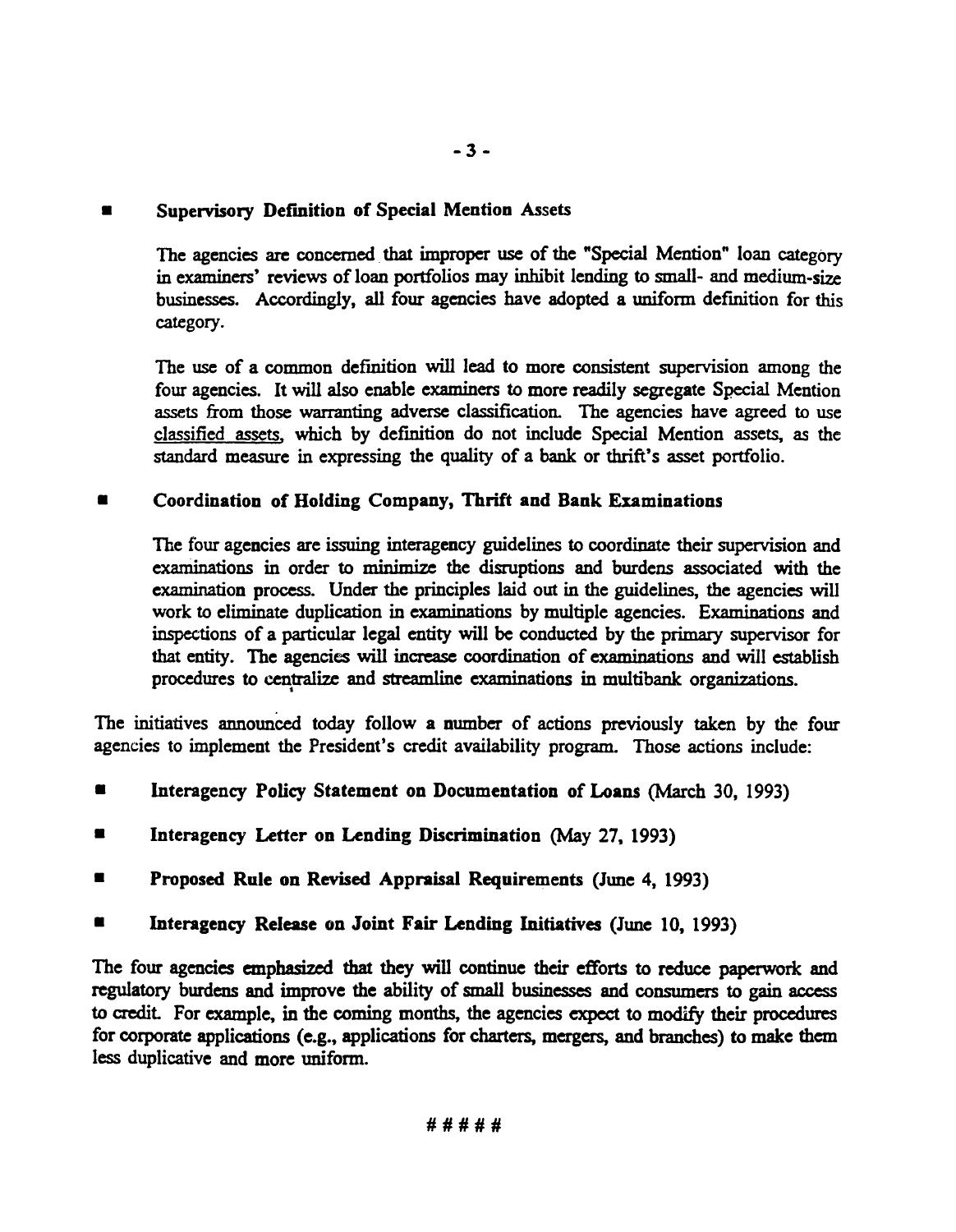**For immediate release**

# **Interagency Guidance on Reporting of In-Substance Foreclosures**

# **June 10, 1993**

On March 10, 1993, the four federal banking and thrift regulatory agencies issued an Interagency Policy Statement on Credit Availability. That statement indicated that the agencies would seek to clarify the reporting treatment for in-substance foreclosures (ISF) and would work with the accounting authorities to achieve consistency between generally accepted accounting principles (GAAP) and regulatory reporting requirements in this area.

Under existing accounting guidelines for determining whether the collateral for a loan has been in-substance foreclosed, a lpan is transferred to "other real estate owned" (OREO or REO) and appropriate losses are recognized if certain criteria are met. Such OREO designations may impede efforts to improve credit availability and may discourage lenders from working with **borrowers** experiencing temporary financial difficulties.

The Financial Accounting Standards Board (FASB) recently issued Statement No. 114, "Accounting by Creditors for Impairment of a Loan," addressing the accounting for impaired loans. This Standard also clarifies the existing accounting for in-substance foreclosures. Under the new impairment standard and related amendments to Statement No. IS," Accounting by Debtors and Creditors for Troubled Debt Restructurings" (FAS 15), a collateral dependent real estate loan (i.e., a loan for which repayment is expected to be provided solely by the underlying collateral) would be reported as OREO only if the lender had taken possession of the collateral. For other collateral dependent real estate loans, loss recognition would be based on the fair value<sup>1</sup> of the collateral if foreclosure is probable. However, such loans would no longer be reported as OREO. Rather, they would remain in the loan category.

(more)

<sup>&</sup>lt;sup>1</sup> Fair value is defined in paragraph 13 of FAS 15.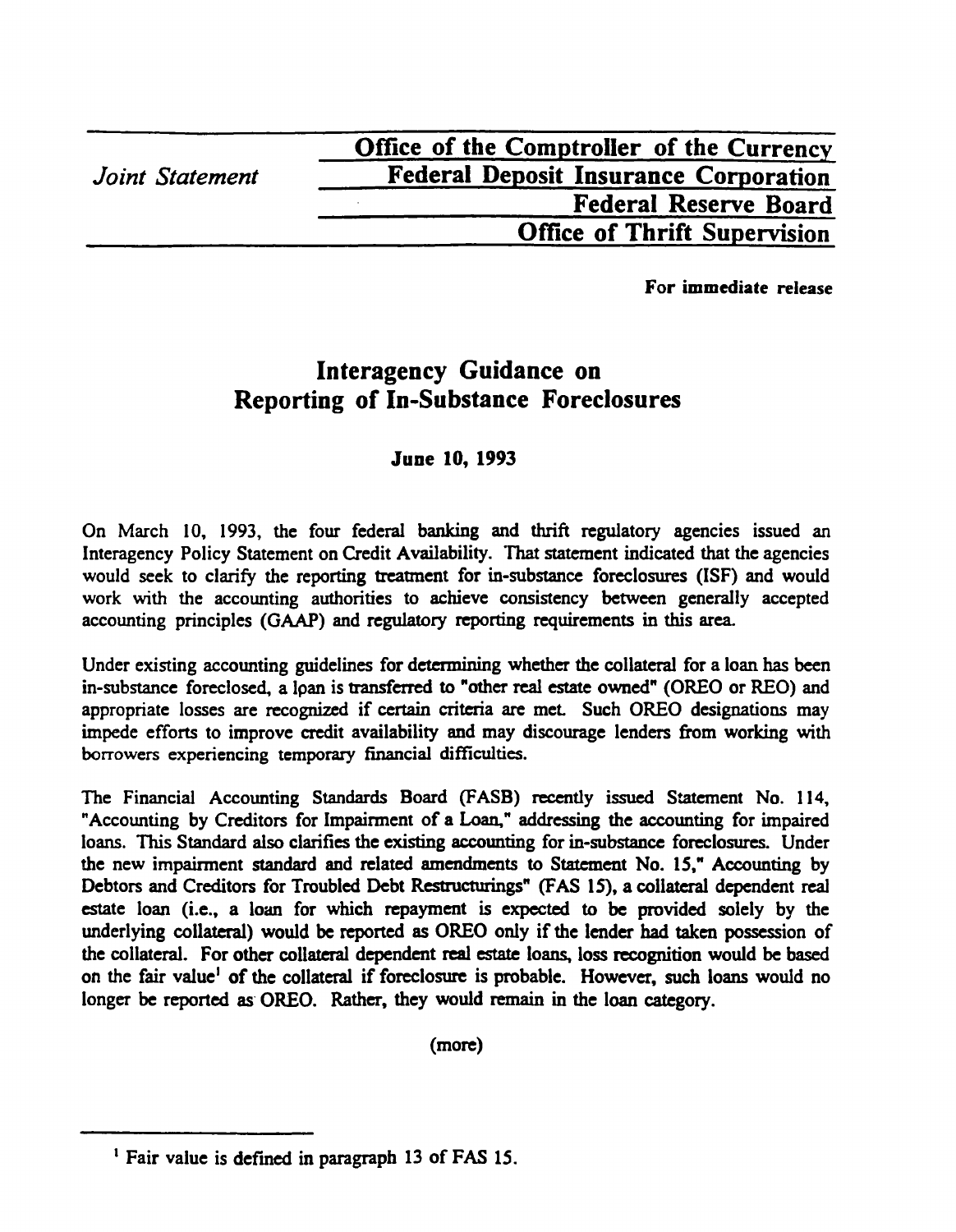Accordingly, the agencies have concluded that losses<sup>2</sup> must be recognized on real estate loans that meet the existing ISF criteria based on the fair value of the collateral, but such loans need not be reported as OREO unless possession of the underlying collateral has been obtained. The agencies believe that this interagency guidance, coupled with other agency actions currently being taken, will reduce impediments to the availability of credit

## **# # # # #**

<sup>&</sup>lt;sup>2</sup> Consistent with GAAP, loss recognition would consider estimated costs to sell.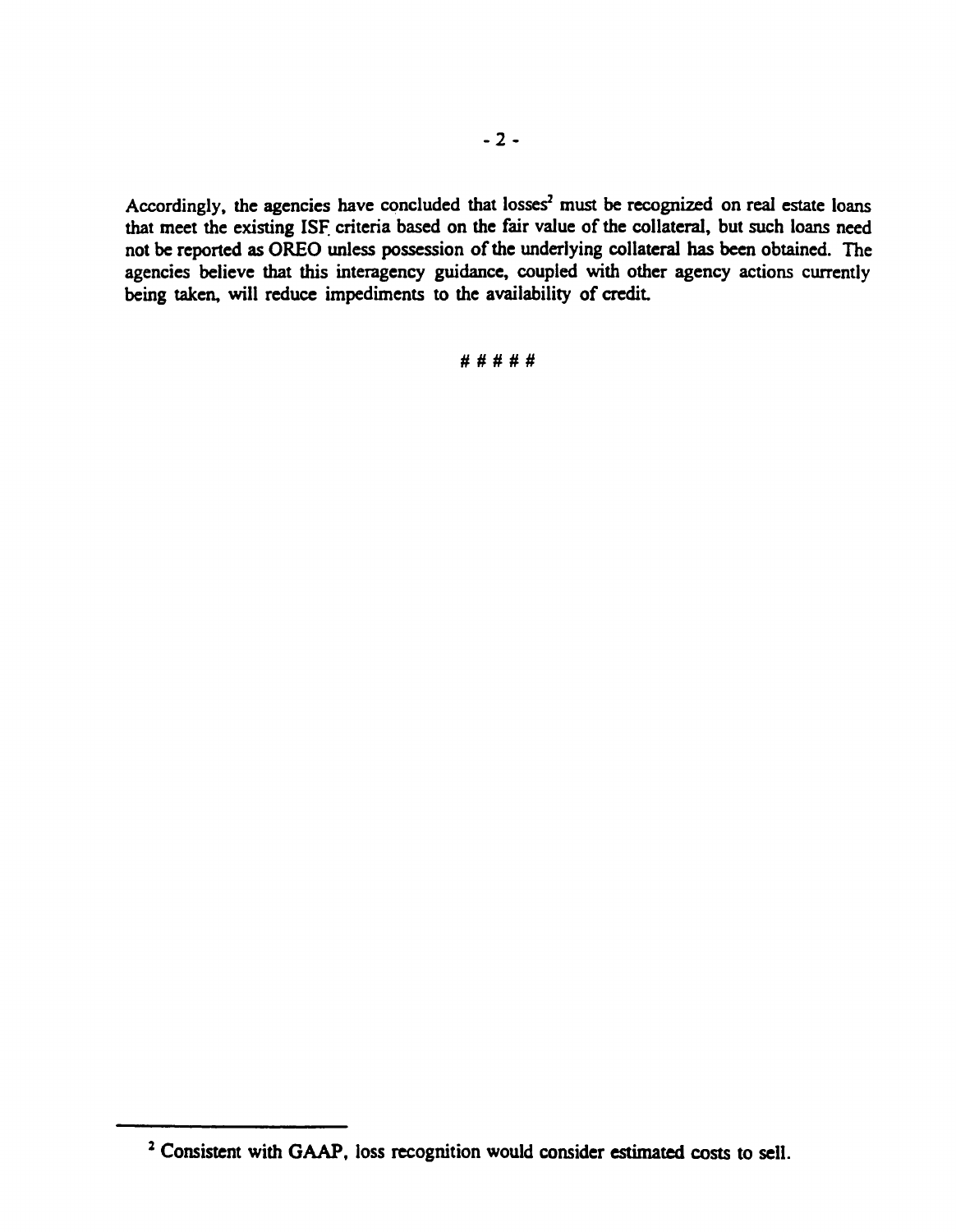|                 | Office of the Comptroller of the Currency    |
|-----------------|----------------------------------------------|
| Joint Statement | <b>Federal Deposit Insurance Corporation</b> |
|                 | <b>Federal Reserve Board</b>                 |
|                 | <b>Office of Thrift Supervision</b>          |
|                 |                                              |

For immediate release

# **Revised Interagency Guidance on Returning Certain Nonaccrual Loans to Accrual Status**

### June 10, 1993

### **Introduction**

On March 10, 1993, the four federal banking agencies issued an Interagency Policy Statement on Credit Availability. That policy statement outlined a program of interagency initiatives to reduce impediments to the,availability of credit to businesses and individuals.

As part of that program, the agencies are making two revisions to existing policies for returning certain nonaccrual loans to accrual status. The revised policies should remove impediments to working with borrowers who are experiencing temporary difficulties in a manner that maximizes recovery on their loans, while at the same time improving disclosures in this area.

The first change conforms the banking and thrift agencies' policies on troubled debt restructurings (TDRs) that involve multiple notes (sometimes referred to as "A"/"B" note structures). The second change would permit institutions to return past due loans to accrual status, provided the institution expects to collect all contractual principal and interest due and the borrower has demonstrated a sustained period of repayment performance in accordance with the contractual terms.

The revised policies are effective immediately. Thus, institutions may elect to adopt such changes for purposes of the June 30, 1993, Consolidated Reports of Condition and Income (Call Report) and Thrift Financial Report (TFR). Revised Call Report and TFR instructions will be distributed as of September 30, 1993.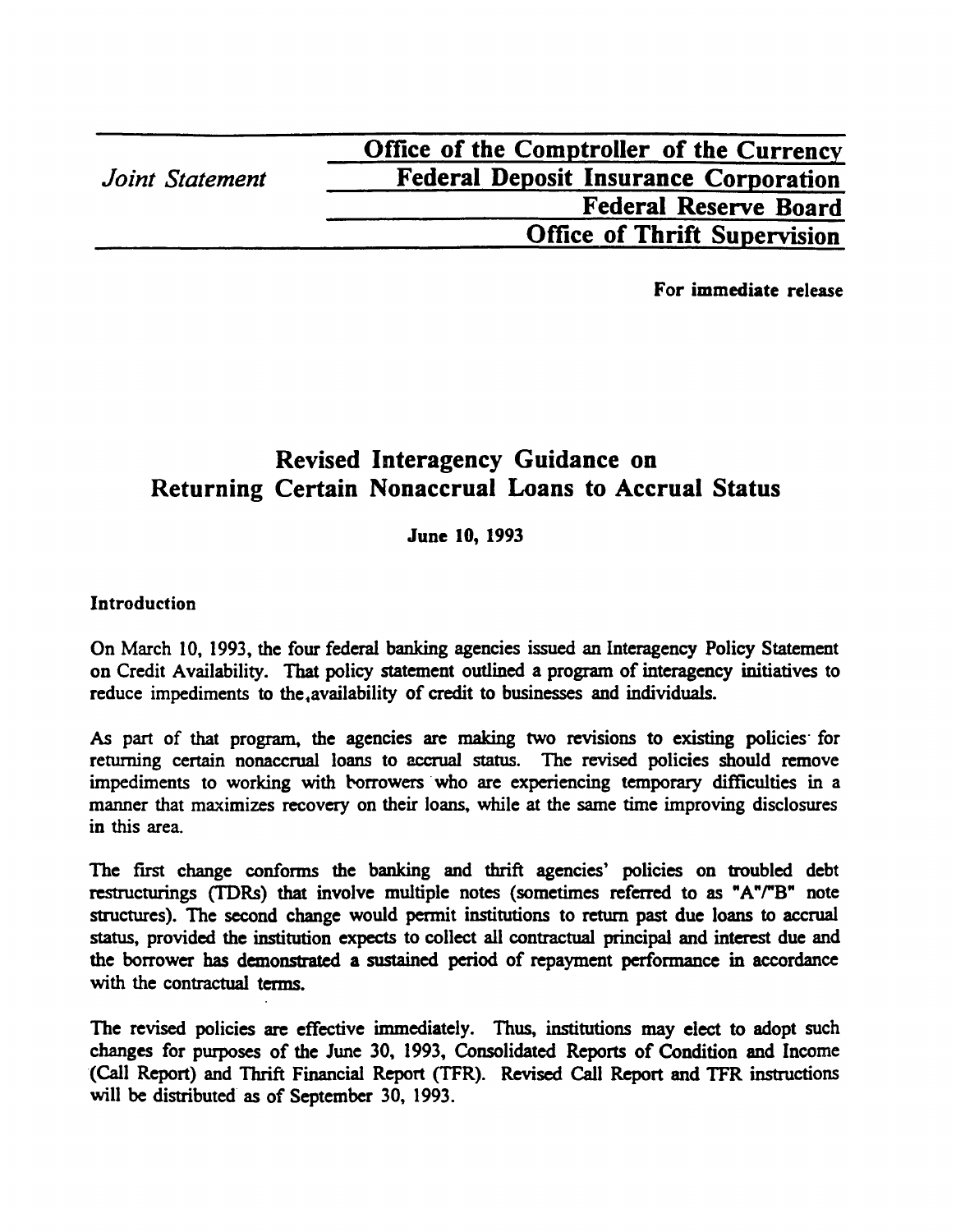### **TDR Multiple Note Structure**

The agencies are conforming their reporting requirements for TDR structures involving multiple notes. The basic example is a troubled loan that is restructured into two notes where the first or "A" note represents the portion of the original loan principal amount which is expected to be fully collected along with contractual interest. The second part of the restructured loan, or "B" note, represents the portion of the original loan that has been charged off.

Such TDRs generally may take any of three forms. (1) In certain TDRs, the "B" note may be a contingent receivable that is payable only if certain conditions are met (e.g., sufficient cash flow from the property). (2) For other TDRs, the "B" note may be contingently forgiven (e.g., note "B" is forgiven if note "A" is paid in full). (3) In other instances, an institution would have granted a concession (e.g., rate reduction) to the troubled borrower but the "B" note would remain a contractual obligation of the borrower. Because the "B" note is not reflected as an asset on the institution's books and is unlikely to be collected, the agencies have concluded that for reporting purposes the "B" note could be viewed as a contingent receivable.

Institutions may return the "A" note to accrual status provided the following conditions are met:

- (1) The restructuring qualifies as a TDR as defined by FASB Statement No. 15, "Accounting, by Debtors and Creditors for Troubled Debt Restructuring," (SFAS 15) and there is economic substance to the restructuring. (Under SFAS 15, a restructuring of debt is considered a TDR if "the creditor for economic or legal reasons related to the debtor's financial difficulties grants a concession to the debtor that it would not otherwise consider.")
- (2) The portion of the original loan represented by the "B" note has been charged off. The charge-off must be supported by a current, well documented credit evaluation of the borrower's financial condition and prospects for repayment under the revised terms. The charge-off must be recorded before or at the time of the restructuring.
- (3) The "A" note is reasonably assured of repayment and of performance in accordance with the modified terms.
- (4) In general, the borrower must have demonstrated sustained repayment performance (either immediately before or after the restructuring) in accordance with the modified terms for a reasonable period prior to the date on which the "A" note is returned to accrual status. A sustained period of payment performance generally would be a minimum of six months and involve payments in the form of cash or cash equivalents.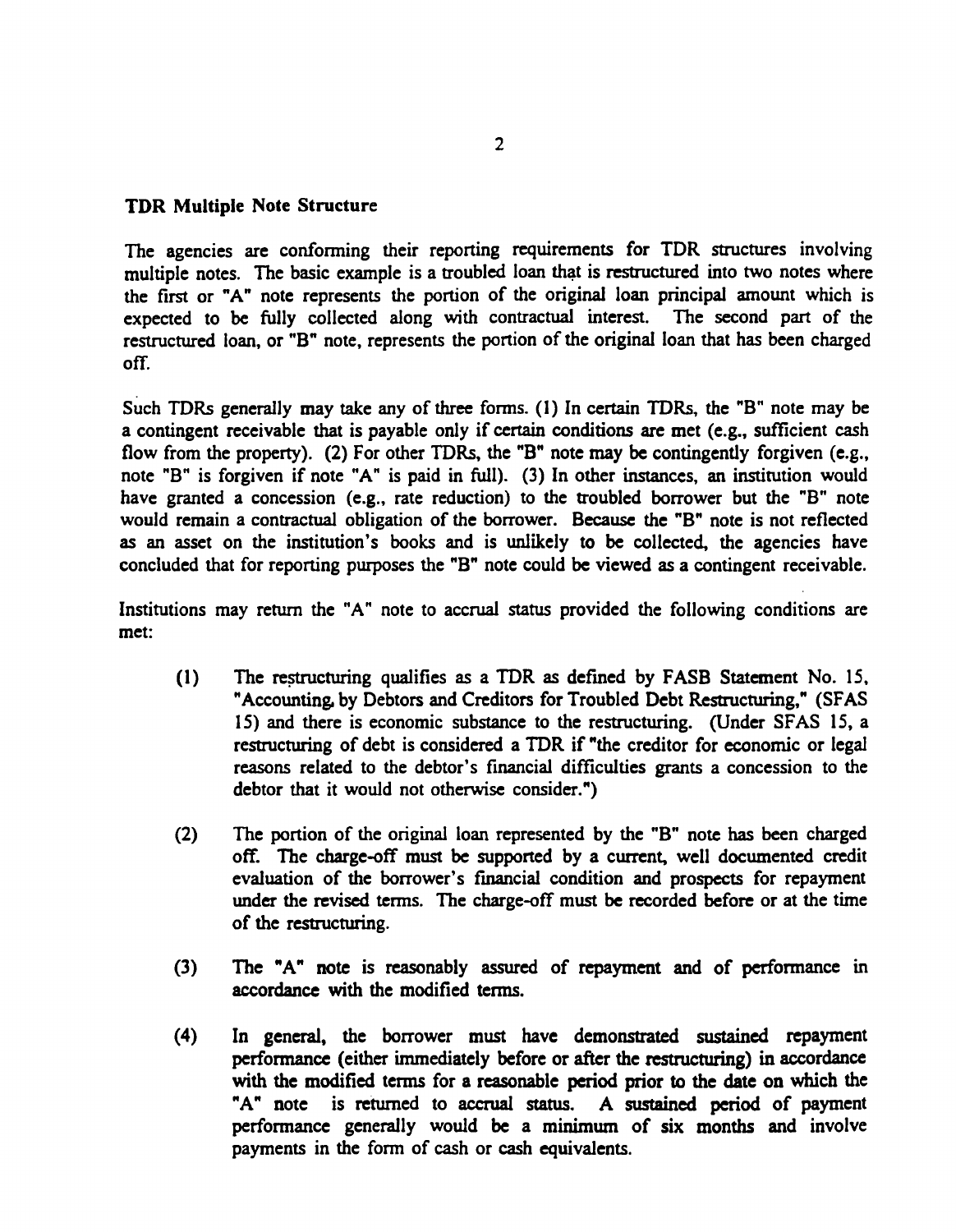Under existing reporting requirements, the "A" note would be disclosed as a TDR. In accordance with these requirements, if the "A" note yields a market rate of interest and performs in accordance with the restructured terms, such disclosures could be eliminated in the year following the restructuring. To be considered a market rate of interest, the interest rate on the "A" note at the time of the restructuring must be equal to or greater than the rate that the institution is willing to accept for a new receivable with comparable risk.

### Nonaccrual Loans That Have Demonstrated Sustained Contractual Performance

Certain borrowers have resumed paying the full amount of scheduled contractual interest and principal payments on loans that are past due and in nonaccrual status. Although prior arrearages may not have been eliminated by payments from the borrowers, some borrowers have demonstrated sustained performance over a period of time in accordance with the contractual terms. Under existing regulatory standards, institutions cannot return these loans to accrual status unless they expect to collect all contractual principal and interest and the loans are brought fully current (or unless the loan becomes well secured and in the process of collection).

Such loans may henceforth be returned to accrual status, even though the loans have not been brought fully current, provided two criteria are met: (1) all principal and interest amounts contractually due (including arrearages) are reasonably assured of repayment within a reasonable period, and (2) there is a sustained period of repayment performance (generally a minimum of six months) by the borrower, in accordance with the contractual terms involving payments of cash or cash equivalents. Consistent with existing guidance, when the regulatory reporting criteria for restoration to accrual status are met, previous charge-offs taken would not have to be fully recovered before such loans are returned to accrual status.

Loans that meet the above criteria would continue to be disclosed as past due (e.g., 90 days past due and still accruing for Call Report and TFR purposes), as appropriate, until they have been brought fully current

## Additional Guidance

The Financial Accounting Standards Board (FASB) recently issued Statement No. 114, "Accounting by Creditors for Impairment of a Loan," which establishes a new approach for recognizing impairment on problem loans and for recognizing income on such loans. In addition, the standard establishes new disclosure requirements for impaired loans for financial reporting purposes. In light of the significance of those changes, the agencies are reevaluating regulatory disclosure and nonaccrual requirements that will apply when the statement becomes effective, and expect to issue revised policies at a later date.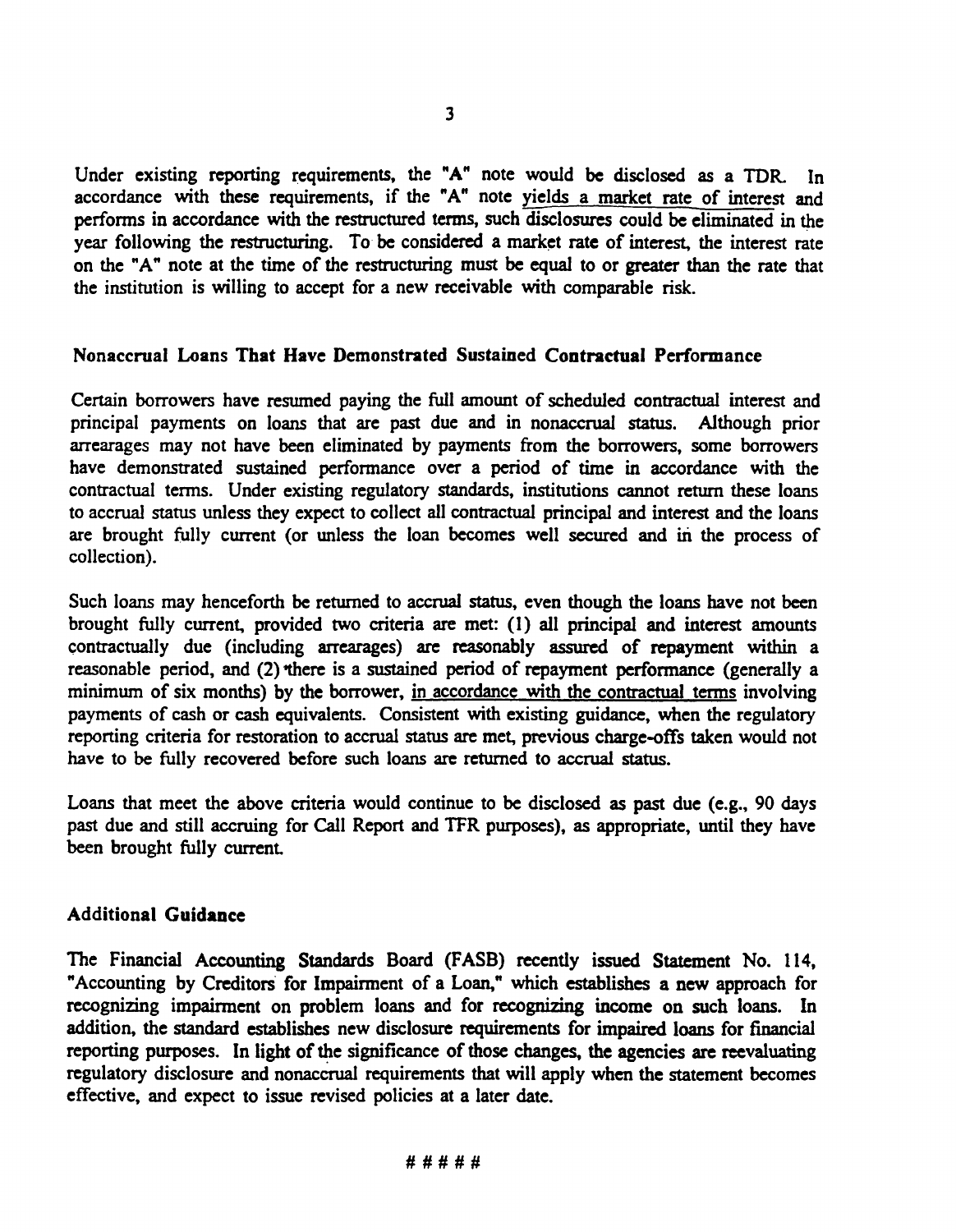| Office of the Comptroller of the Currency    |
|----------------------------------------------|
| <b>Federal Deposit Insurance Corporation</b> |
| <b>Federal Reserve Board</b>                 |
| <b>Office of Thrift Supervision</b>          |
|                                              |

**For immediate release**

# **Interagency Policy Statement on Review and Classification of Commercial Real Estate Loans**

# **June 10, 1993**

On March 10, 1993, the four federal regulators of banks and thrifts issued an Interagency Policy Statement on Credit Availability. This policy statement outlined a program of interagency initiatives to reduce impediments to making credit available to businesses and individuals.

One impediment to making credit available to commercial real estate borrowers may be problems in evaluation of real estate collateral. The federal bank and thrift regulatory agencies have been working with their examination staffs for some time to ensure that commercial real estate loans are evaluated in accordance with agency policy. In issuing today's policy statement, the federal bank and thrift regulatory agencies are reaffirming the guidelines in the November 7, 1991 Interagency Policy Statement on the Review and Classification of Commercial Real Estate Loans. The November 7, 1991 policy statement provides clear and comprehensive guidance to ensure supervisory personnel are reviewing commercial real estate loans in a consistent, prudent and balanced manner. A copy of that statement is attached.

The November 7, 1991 statement clarified regulatory policy on real estate valuation and classification. The evaluation of commercial real estate loans is based on a review of the borrower's willingness and capacity to repay and on the income-producing capacity of the underlying collateral over time. The value of collateral increases in importance as a loan becomes troubled and the borrower's ability to repay the loan becomes more questionable. The statement emphasizes that it is NOT regulatory policy to value collateral that underlies real estate loans on a liquidation basis. (See the discussion on "Examiner Review of Individual Loans, Including the Analysis of Collateral Value," beginning on page 3 of the policy statement.)

Furthermore, the policy statement discusses management's responsibility for reviewing appraisal assumptions and conclusions for reasonableness. Appraisal assumptions should not be based solely on current conditions that ignore the stabilized income-producing capacity of the property.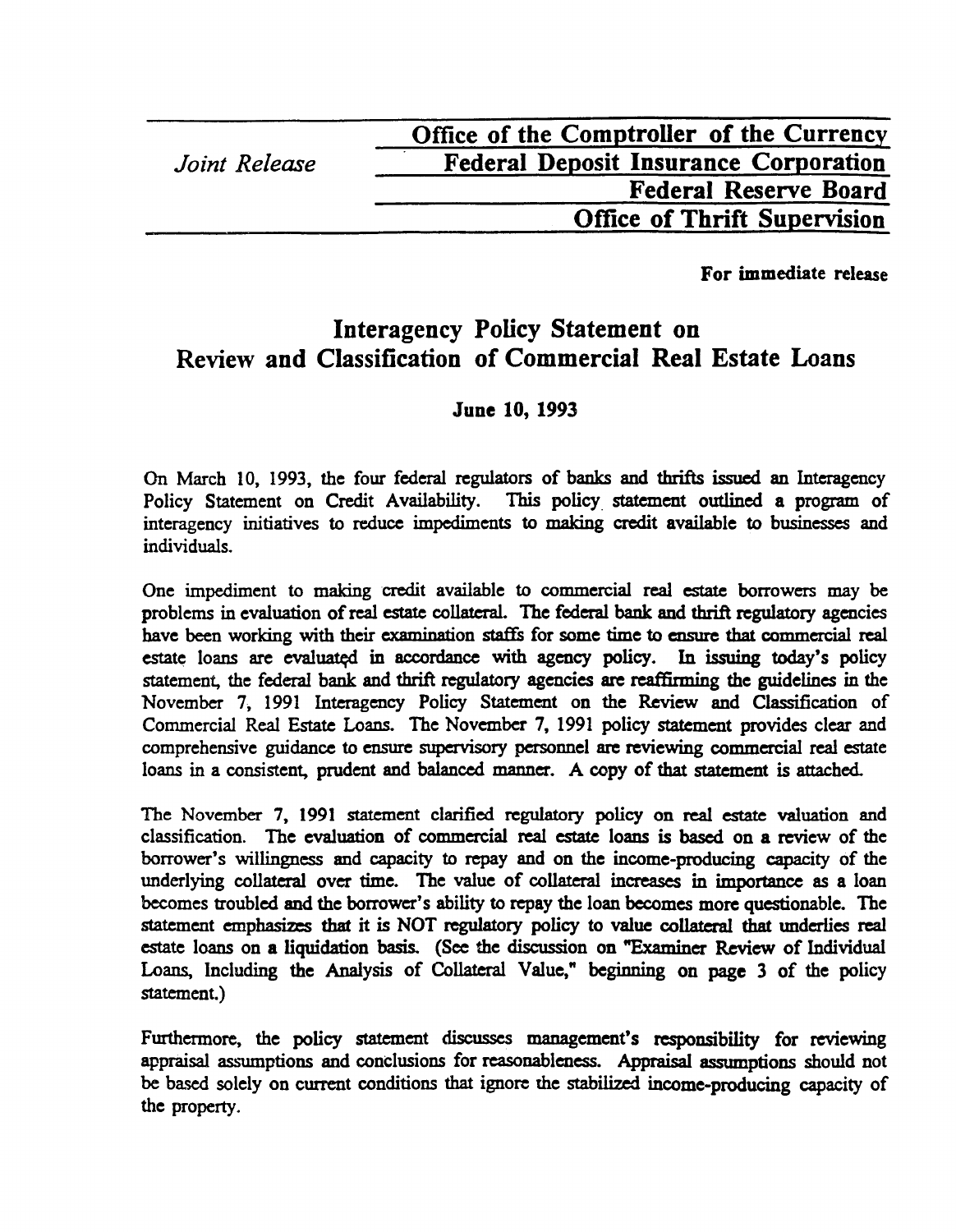Management should adjust any assumptions used by an appraiser in determining values that are overly optimistic or pessimistic. The policy statement also indicates that the assumptions used in a discounted cash flow analysis (such as discount rates and direct capitalization rates) should reflect reasonable expectations about the rate of return that investors require under normal, orderly and sustainable market conditions. Unrealistic or unsustainable high or low discount rates, "cap" rates, and income projections should not be used.

The use of appropriate assumptions in a discounted cash flow analysis is particularly important in determining the value of collateral for a troubled, project-dependent commercial real estate loan (involving income-producing property). The agencies use this valuation for determining the amount of the loan that is adequately secured by the value of the collateral. The November 7, 1991 Interagency Policy Statement indicates that generally, any portion of the loan balance that exceeds the amount adequately secured by collateral values and that can be clearly identified as uncollectible should be classified "loss." The portion of the loan balance that is adequately secured by the value of the collateral should generally be classified no worse than "substandard." The policy statement also indicates that, when an institution has taken a chargeoff in sufficient amount so that the remaining recorded balance of the loan (a) is being serviced (based on reliable sources) and (b) is reasonably assured of collection, classification of the remaining recorded balance may not be appropriate.

The federal bank and thrift regulatory agencies will continue to ensure their examiners implement the policy statement appropriately and uniformly. Each agency has an appeals process for institutions with significant concerns about examinations, including any concerns relating to the supervisory treatment of commercial real estate loans.

Attachment: Interagency Policy Statement on Review and Classification of Commercial Real Estate Loans, November 7, 1991

**#####**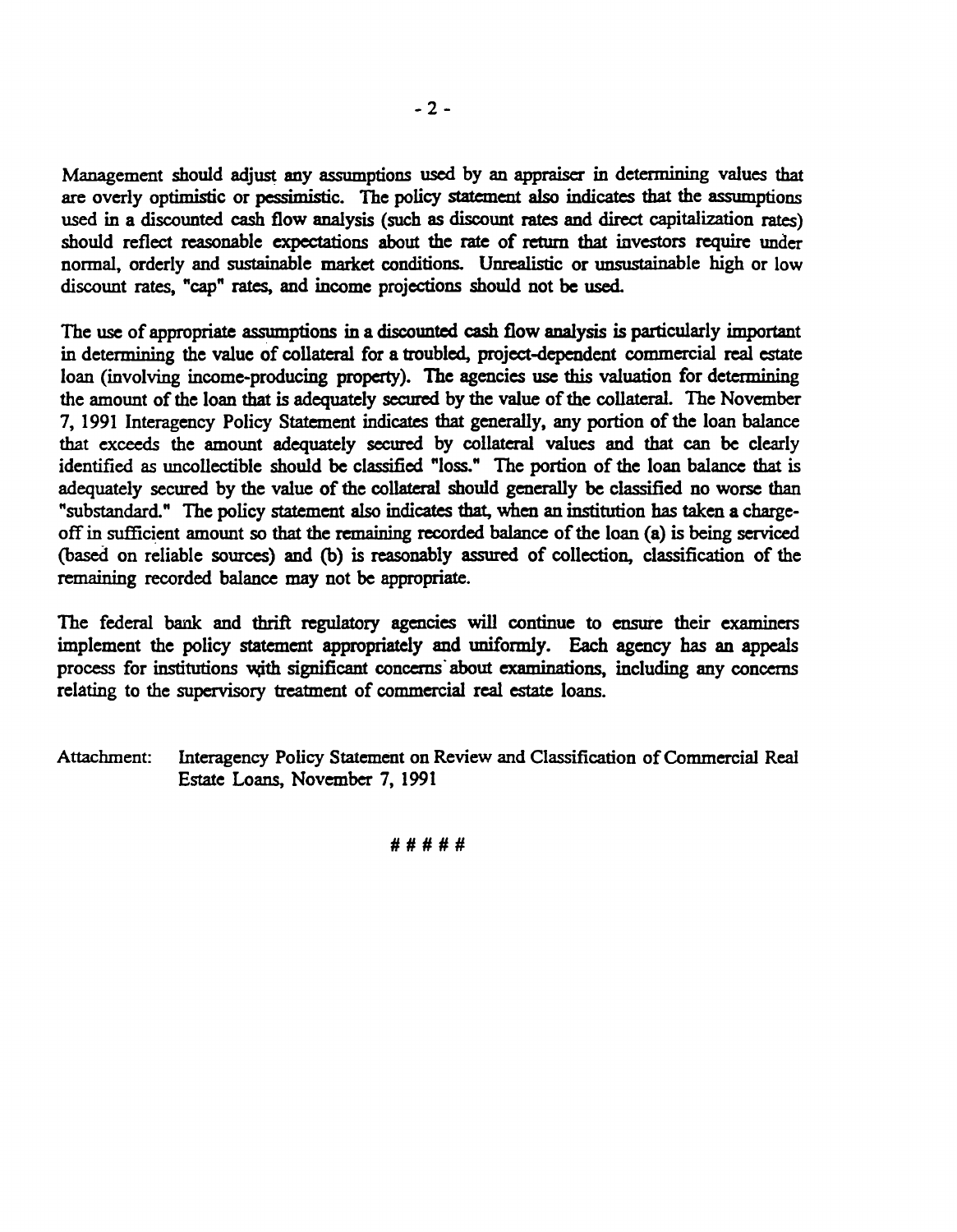|                 | Office of the Comptroller of the Currency    |
|-----------------|----------------------------------------------|
| Joint Statement | <b>Federal Deposit Insurance Corporation</b> |
|                 | <b>Federal Reserve Board</b>                 |
|                 | <b>Office of Thrift Supervision</b>          |

For immediate release

# **Interagency Statement on the Supervisory Definition of Special Mention Assets**

# **June 10, 1993**

The March 10, 1993 Interagency Policy Statement on Credit Availability indicated the federal banking and thrift regulatory agencies would issue guidance clarifying use of the Special Mention definition for regulatory supervision purposes. The four agencies have agreed on the definition of "Special Mention" as stated below. This definition should also be considered by an institution when performing its own internal asset review.

The definition of Special Mention is as follows:

A Special Mention asset has potential weaknesses that deserve management's close attention. If left uncorrected, these potential weaknesses may result in deterioration of the repayment prospects for the asset or in the institution's credit position at some future date. Special Mention assets are not adversely classified and do not expose an institution to sufficient risk to warrant adverse classification.

In the past, the agencies used different terminology and definitions for Special Mention. Supervisory reports and their contents also varied between agencies. The use of a common definition will lead to more consistent application of supervisory procedures. The definition will also enable examiners to more readily segregate Special Mention assets from those warranting adverse classification. It will also ensure that the Special Mention category is not used to identify an asset which has as its sole weakness credit data exceptions or collateral documentation exceptions that are not material to the repayment of the asset

The agencies are in the process of developing examiner guidance **explaining** how the Special Mention category will be used in the assessment of the overall condition of an institution. The agencies have agreed to conform their policies and guidance to the following principles: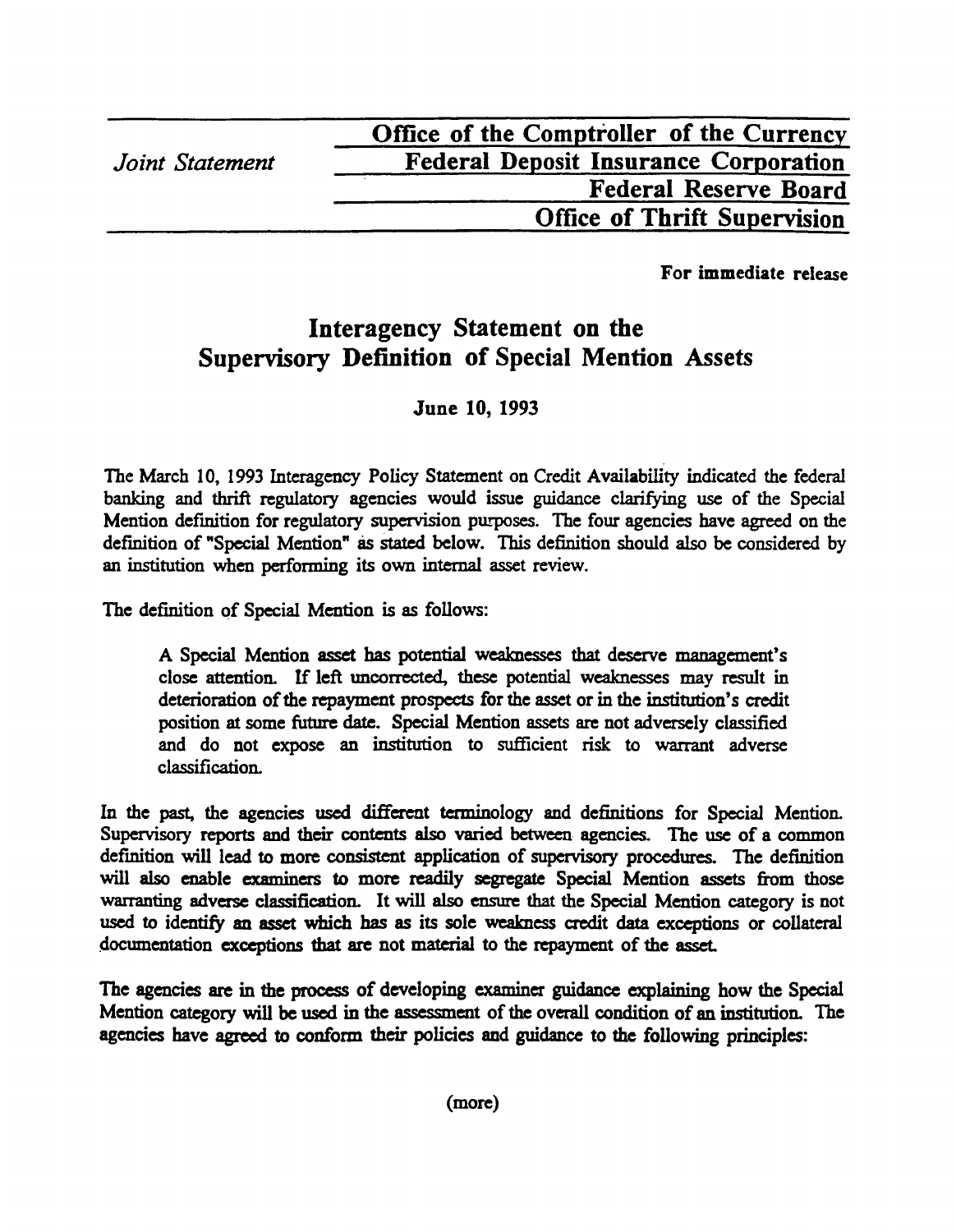- Classified assets, which by definition do not include Special Mention assets, will be the standard measure used in expressing the quality of a bank or thrift's loan portfolio and other assets. The agencies will not express asset quality in terms of "criticized assets," a term that is generally recognized as including both Special Mention and classified assets.
- The agencies will ensure their policies, examiner guidance, and internal monitoring systems do not call for internal reporting of criticized asset totals or percentages. However, examiners will continue to consider the level and trends of assets categorized as Special Mention in their analysis as appropriate.
- In implementing Section 132 of the FDIC Improvement Act, Standards for Safety and Soundness, the agencies will use classified assets and not use criticized assets as a measure of asset quality.
- Special Mention assets will not be combined with classified assets in reports of examination or in corporate applications.

Each agency will make appropriate revisions to its examiner guidance, and all will work to ensure their guidance is consistent among the agencies. The guidance will emphasize that it is inappropriate to use the Special Mention category to capture loans solely because of their nature or type, such as small business lending or affordable housing lending.

Implementation of the revised definition will be effective immediately. Examiner guidance will be forthcoming shortly.

**# # # # #**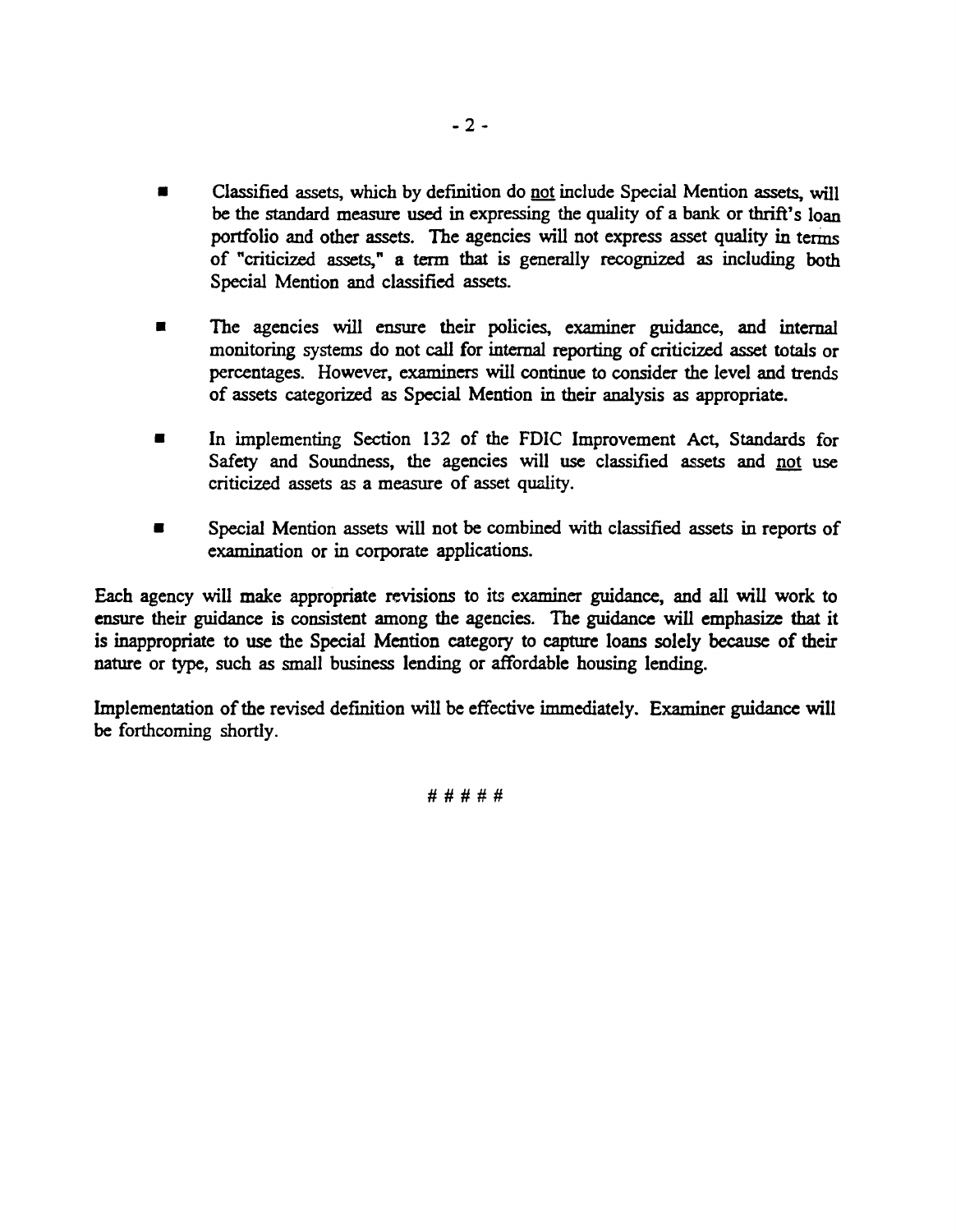| Office of the Comptroller of the Currency    |
|----------------------------------------------|
| <b>Federal Deposit Insurance Corporation</b> |
| <b>Federal Reserve Board</b>                 |
| <b>Office of Thrift Supervision</b>          |
|                                              |

# **Interagency Policy Statement on Examination Coordination and Implementation Guidelines**

# **June 10, 1993**

This statement outlines a program for coordinating examinations of insured depository institutions and inspections of their holding companies by the federal **financial** regulatory agencies. This program expands on existing interagency agreements, and responds to the industry's concern over the increased burden on organizations supervised by multiple regulatory agencies.

The objective of the program is to minimize disruption and avoid duplicative examination efforts and information requests, whenever possible. The significant elements of the program include:

- Coordinating the planning, timing and scope of **examinations** and inspections of federally insured depository institutions and their holding companies;
- Conducting joint interagency examinations or inspections, when necessary;
- Coordinating and conducting joint meetings between bank or bank holding company management and the regulators;
- **Coordinating** information requests; and
- **Coordinating** enforcement actions, when appropriate.

The program emphasizes full cooperation and coordination by the agencies in supervisinglarge banking organizations and organizations that are in a less than satisfactory condition. Additional effort will also be made to reduce the regulatory burden on the remaining population of depository institutions.

Guidelines for implementation of the program are attached.

# # # # #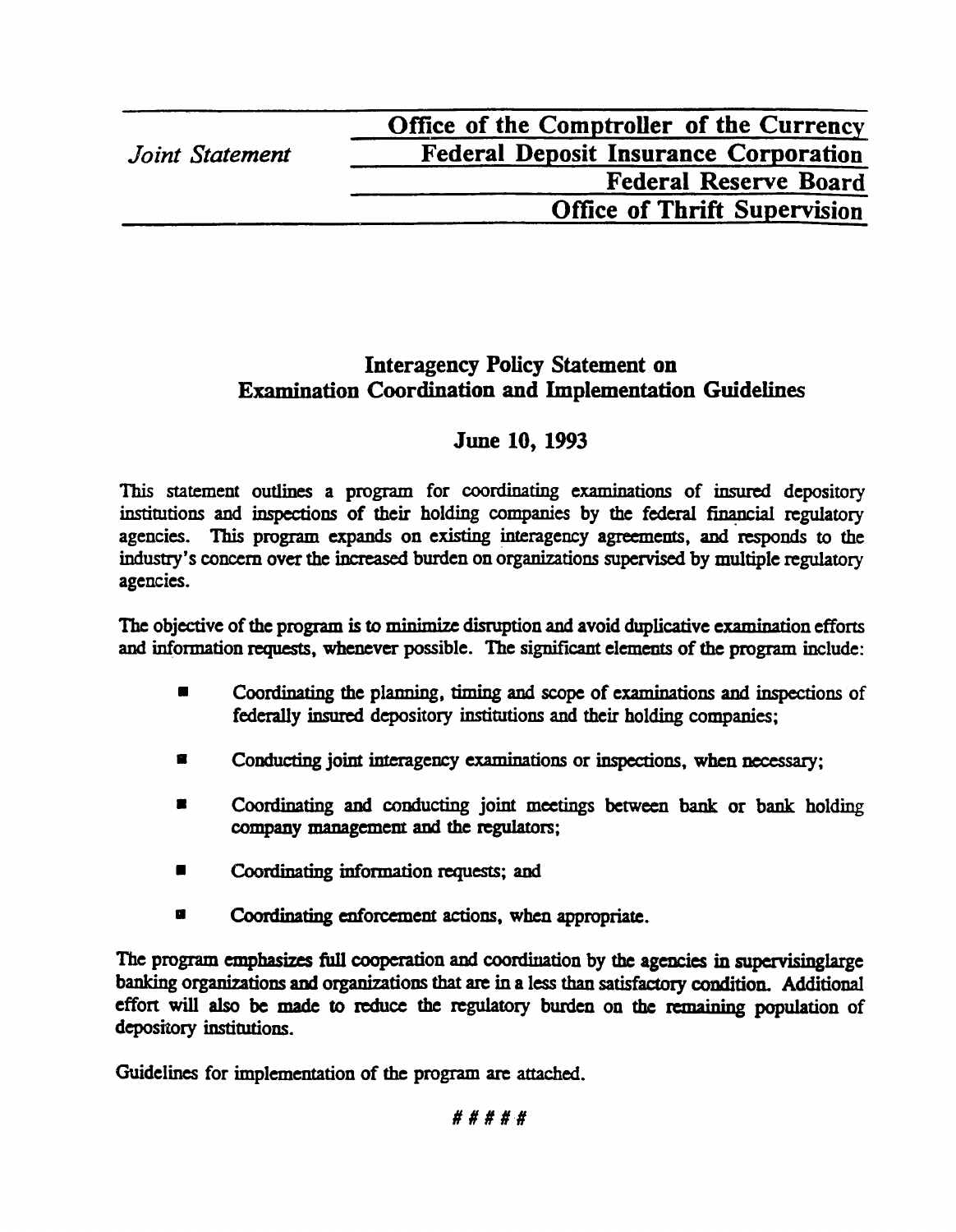## IMPLEMENTATION GUIDELINES

# 1. PURPOSE

These guidelines were developed to strengthen coordination and cooperation among the federal banking agencies in examining and supervising banking organizations and to carry out the provisions of the March 10 Interagency Policy Statement intended to **minimire** the disruptions and burdens associated with the examination process. The provisions are:

- Eliminate duplication in examinations by multiple agencies, unless clearly required by law;
- Increase coordination of examinations among agencies when duplication is required; and
- Establish procedures to centralize and **streamline examinations in** multibank organizations.

These guidelines address the coordination of the examinations by federal agencies of depository institutions and the inspections of their holding companies. To achieve the desired strengthening in the coordination of the federal agencies' examination/inspection activities, the guidelines focus on the planning, staffing, timing and conduct of examinations and inspections; the conduct of joint management meetings to discuss inspection and **examination** findings; and other areas of mutual concern.

# 2. PRIMARY SUPERVISORY AND COORDINATION RESPONSIBILITY

Examinations/inspections of a particular legal entity will be conducted by the federal regulatory agency that has primary supervisory authority for that entity. In carrying out its supervisory responsibilities for a particular entity within a banking organization, each regulatory agency will rely on examinations/inspections conducted by the primary regulator of the affiliate to the extent possible, thereby avoiding unnecessary duplication and disruption to the banking organization. In certain situations, however, it may be necessary for a regulatory agency other than the entity's primary supervisory authority to participate in the examination or inspection of the entity in order to fulfill its regulatory responsibilities. These guidelines provide procedures for handling such situations.

Primary supervisory authority and coordination responsibilities are organized as follows:

| <b>OCC</b>  | national banks;                                        |
|-------------|--------------------------------------------------------|
| <b>FDIC</b> | state nonmember banks:                                 |
| <b>OTS</b>  | thrift holding companies and savings associations; and |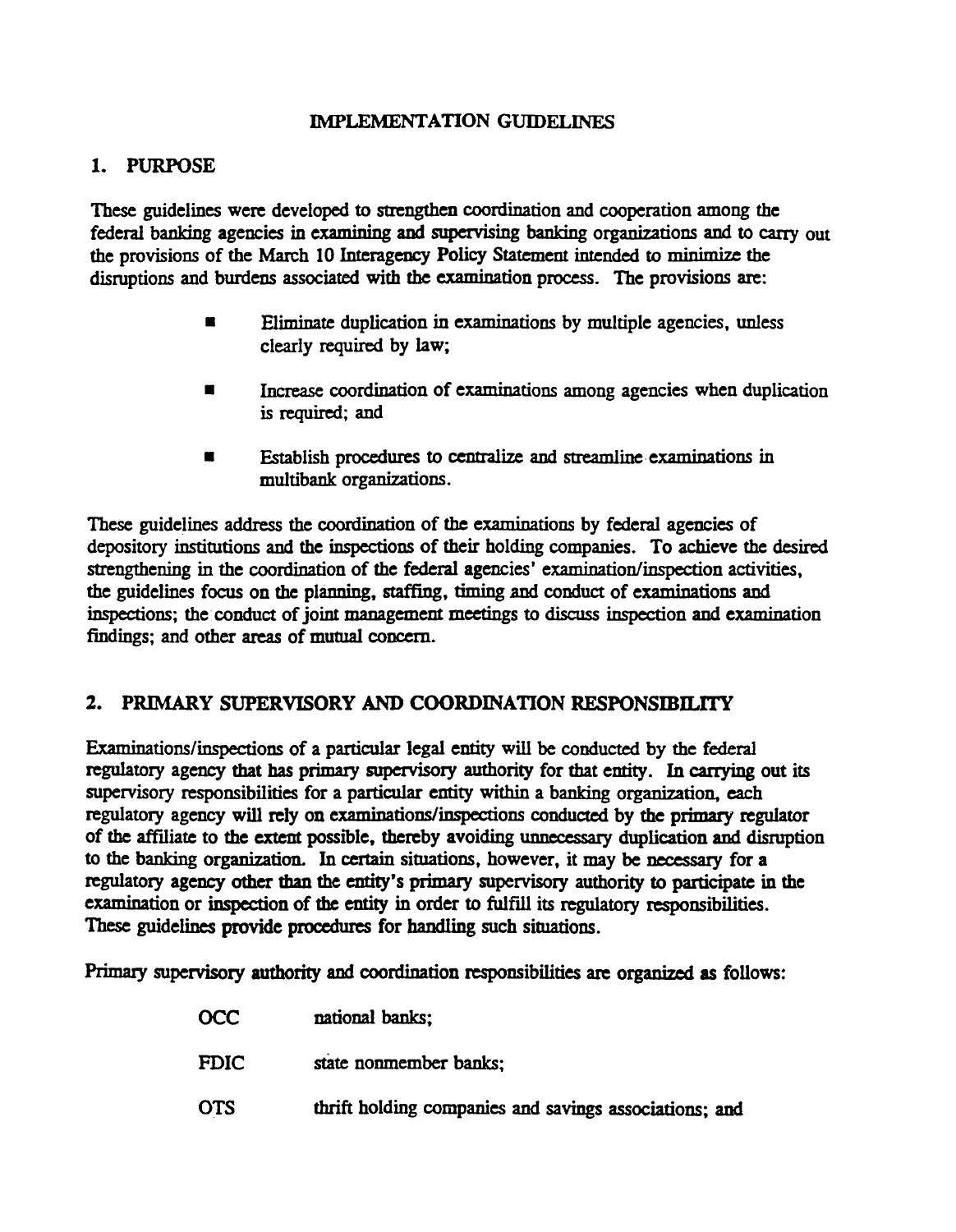**FRB parent bank holding companies, nonbank subsidiaries of bank holding companies, the consolidated bank holding company and state member banks.**

The primary federal regulator is responsible for scheduling, staffing and setting the scope of **supervisory** activities, including coordinating formal and informal administrative actions, as necessary. In fulfilling these responsibilities, the primary regulatory agency should consult closely with the other appropriate agencies when there is need for coordination.

# 3. OVERVIEW

The agencies will make every effort to coordinate the examinations and the inspections of banking organizations. Coordinated examinations and inspections may not be practical in all cases because of resource constraints, serious scheduling conflicts, or geographic considerations; however, particular emphasis for implementing this program will be placed on **hanking** organizations with over \$10 billion in consolidated assets and those banking organizations (generally, with assets in excess of \$1 billion) that exhibit financial weaknesses.

# 4. PRE-EXAMINATION COORDINATION

Where multiple regulators have authority over a legal entity, representatives from the appropriate supervisory offices should meet quarterly as necessary to discuss supervisory strategies for specific banking organizations, and at least annually to review and establish examination and inspection schedules, to plan for the next year, and to consider the need for coordination in the following areas:

- Sharing the strategy and scope of each examination/inspection;
- Determining if agencies other than the primary regulator of a particular entity should participate in the examination/inspection of that entity;
- **Determining** whether a consolidated request letter should be prepared to avoid duplicative information requests;
- Sharing examination/inspection work papers and resulting findings and conclusions from prior examination/inspection efforts; or
- Other areas as necessary.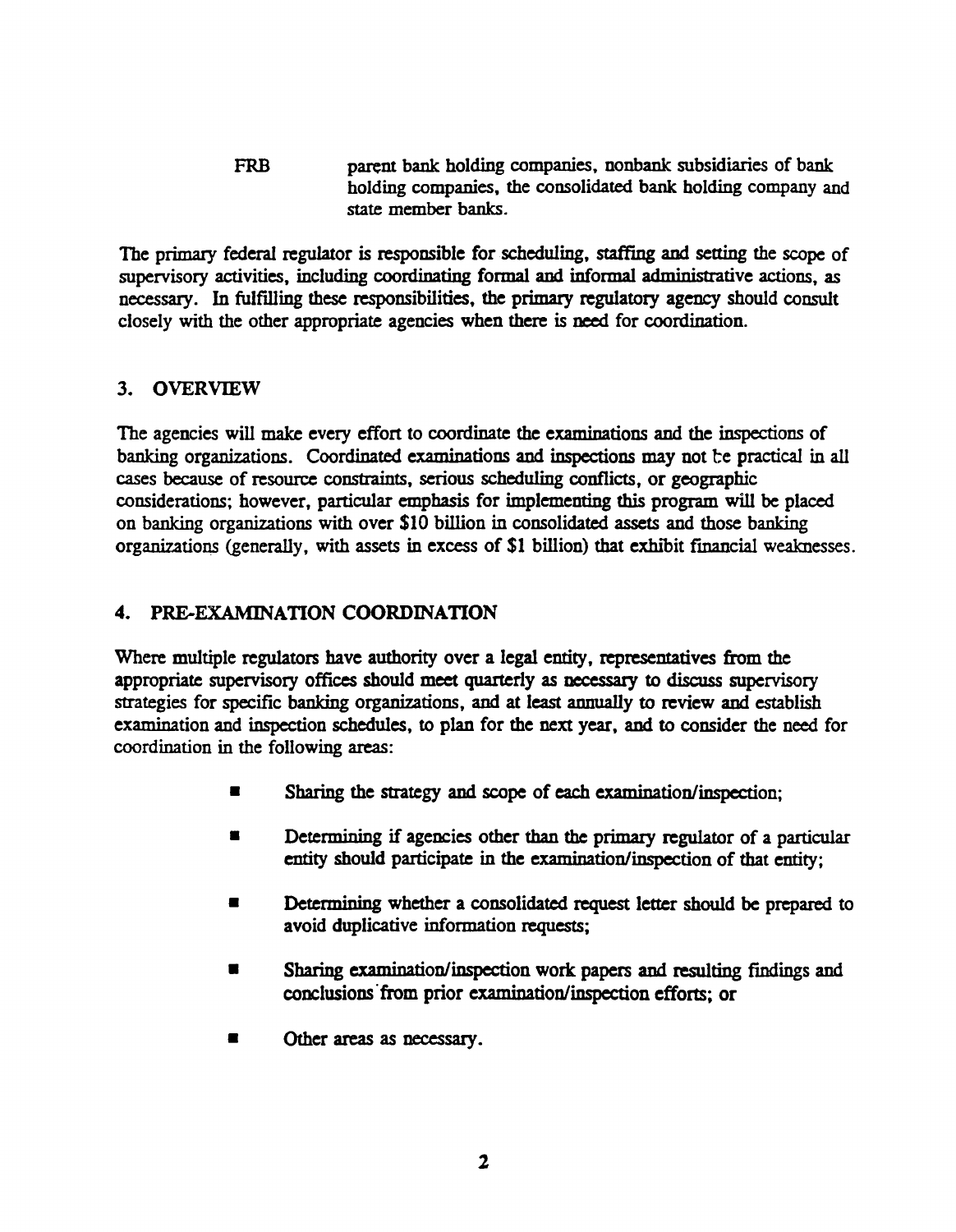## 5. INTERAGENCY REVIEW OF BANK, NONBANK AND PARENT COMPANY **ACTIVITIES**

Certain areas or functions transcend legal entity distinctions, such as internal audit, credit review and the methodology for determining the allowance for loan and lease losses. Such functions may be located at the bank or holding company level. The primary regulator of the depository institution and the holding company may both have supervisory responsibility to assess such functions. In these cases, examinations or inspections of such areas should be conducted on a coordinated and concurrent basis to avoid duplicative reviews and unnecessary disruption.

The primary regulator of the entity being examined/inspected should take the lead on such a coordinated examination or inspection, unless there is mutual agreement that another agency will serve as the lead agency. The responsibilities of the lead agency, in consultation with other appropriate agencies, include developing the scope of the examination or inspection and determining the staff requirements. The lead agency will also coordinate examination/inspection scheduling and the presentation of examination/inspection findings to the appropriate management.

# 6. COORDINATION OF MANAGEMENT MEETINGS

At the conclusion of examinations and inspections conducted under these guidelines, the agencies should coordinate and plan joint meetings with the board of directors to discuss the findings and conclusions. ' Agencies will be guided by the coordination responsibility definitions outlined in Provision 2 of this program, unless otherwise agreed upon.

## 7. PROCESS FOR HANDLING SIGNIFICANT DIFFERENCES BETWEEN THE AGENCIES IN FINDINGS, CONCLUSIONS AND RECOMMENDATIONS

Prior to forwarding examination and inspection results to management or boards of directors, every effort should be made to resolve any significant differences concerning major findings, conclusions and recommendations.

Such differences should be resolved by examiners, or officials at the regional level, within 10 business days of identification. If resolution cannot be achieved following full review and communication between the regional offices, the matter should be referred to the national level, where it will be resolved within a reasonable time frame.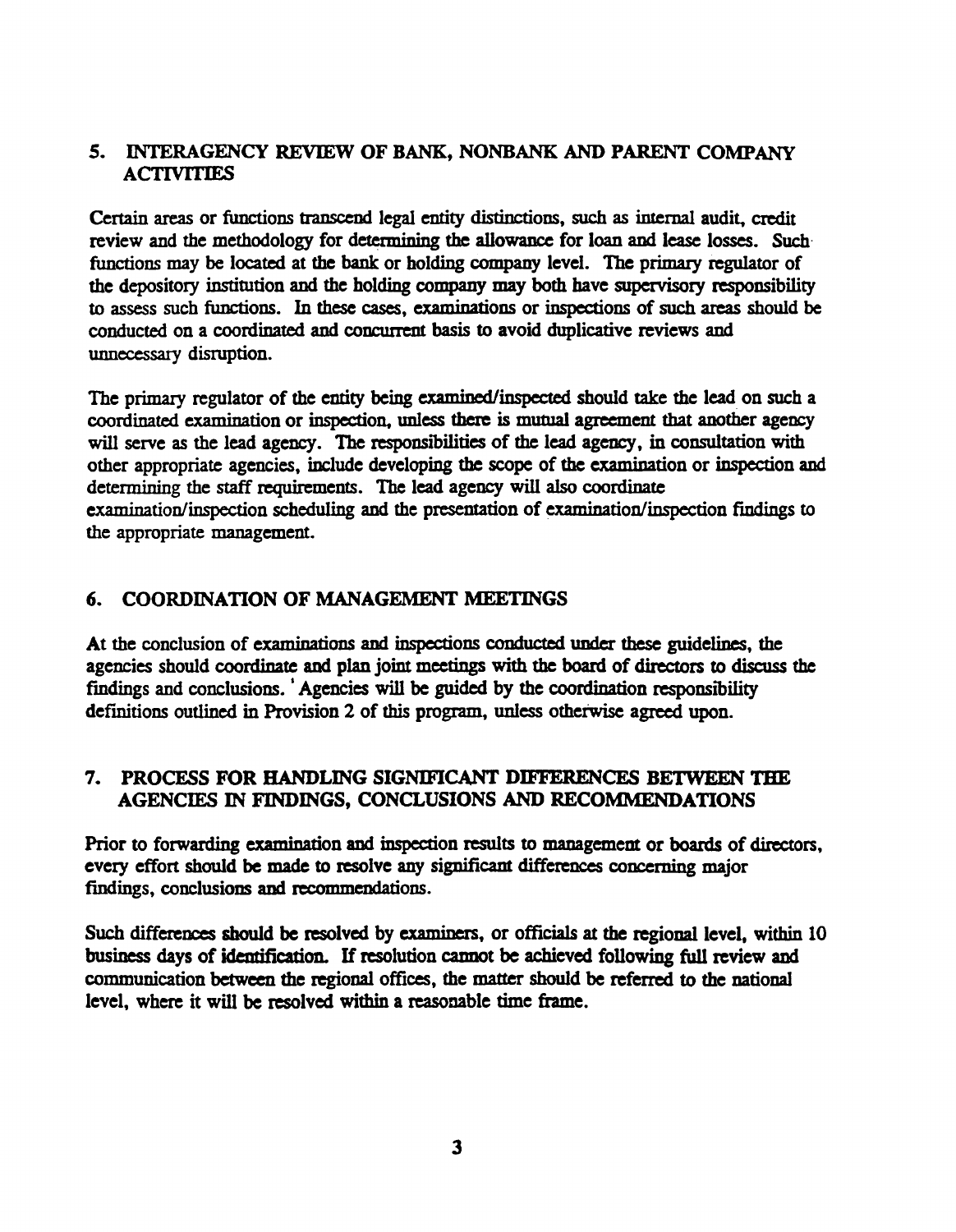## 8. INSPECTION AND EXAMINATION REPORTS

The primary regulator will prepare the formal report of examination or inspection covering the entity for which it is the primary federal regulator and in those cases for which it serves as the lead agency. The report should be addressed and transmitted to the directors of the entity for which the regulator is the primary federal supervisory authority and, as necessary, it may be sent to the directors of other entities that have a need for the information. The agencies may mutually agree, if necessary and appropriate, to prepare a joint report.

# 9. INFORMATION REQUESTS

Any request for information to be obtained from an entity for supervisory purposes should normally be made through the entity's primary regulator. The primary regulator should also share relevant supervisory information with die other appropriate regulatory agencies.

## 10. COORDINATING ENFORCEMENT ACTIONS

When enforcement action is contemplated by one or more regulatory agencies, consideration should be given to initiating a joint enforcement action to address and correct deficiencies within a banking organization. At a minimum, each agency considering enforcement action should inform other regulatory agencies. This provision reaffirms the existing interagency enforcement agreement.

# 11. OTHER MATTERS

The agencies will establish arrangements to monitor coordination efforts and to resolve any differences that arise under this program.

The agencies will also endeavor to coordinate with state banking departments, where appropriate and feasible.

June 10, 1993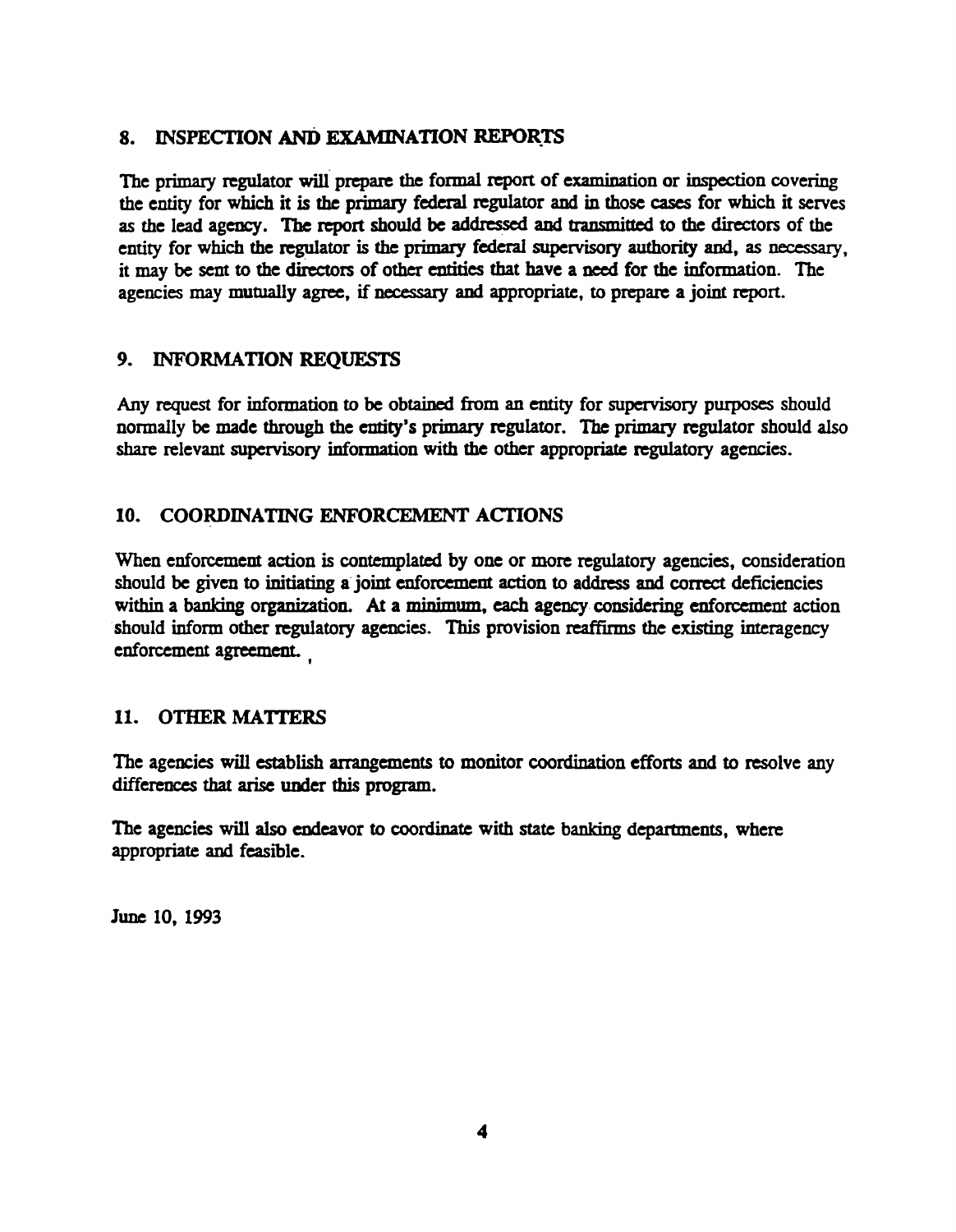For immediate release

# **Interagency Policy Statement on Fair Lending Initiatives**

# June 10, 1993

The four financial institution regulatory agencies are announcing initiatives that they will pursue over the next several months to enhance their ability to detect lending discrimination, to improve the level of education they provide to the industry and to their examiners, and to strengthen fair lending enforcement

# Background

A number of interagency efforts are already completed or are under way to improve fair lending detection techniques, enforcement, and education. For example:

- The agencies have issued a joint statement to financial institutions that reaffirms their commitment to the enforcement of the fair lending laws and provides the industry with guidance and suggestions on fair lending matters.
- The agencies are working on a revised supervisory enforcement policy for dealing with violations of the Equal Credit Opportunity and Fair Housing Acts. This revised policy will replace a policy issued in 1981. The revised policy specifies corrective actions for several different substantive violations of the ECOA and FHA.
- The agencies are developing uniform fair lending examination procedures and training programs. Hie agencies believe these new procedures will significantly strengthen existing discrimination detection programs. These new examination procedures will be publicly available this summer.

## New Initiatives

The four agencies will pursue the following new initiatives over the next several months: